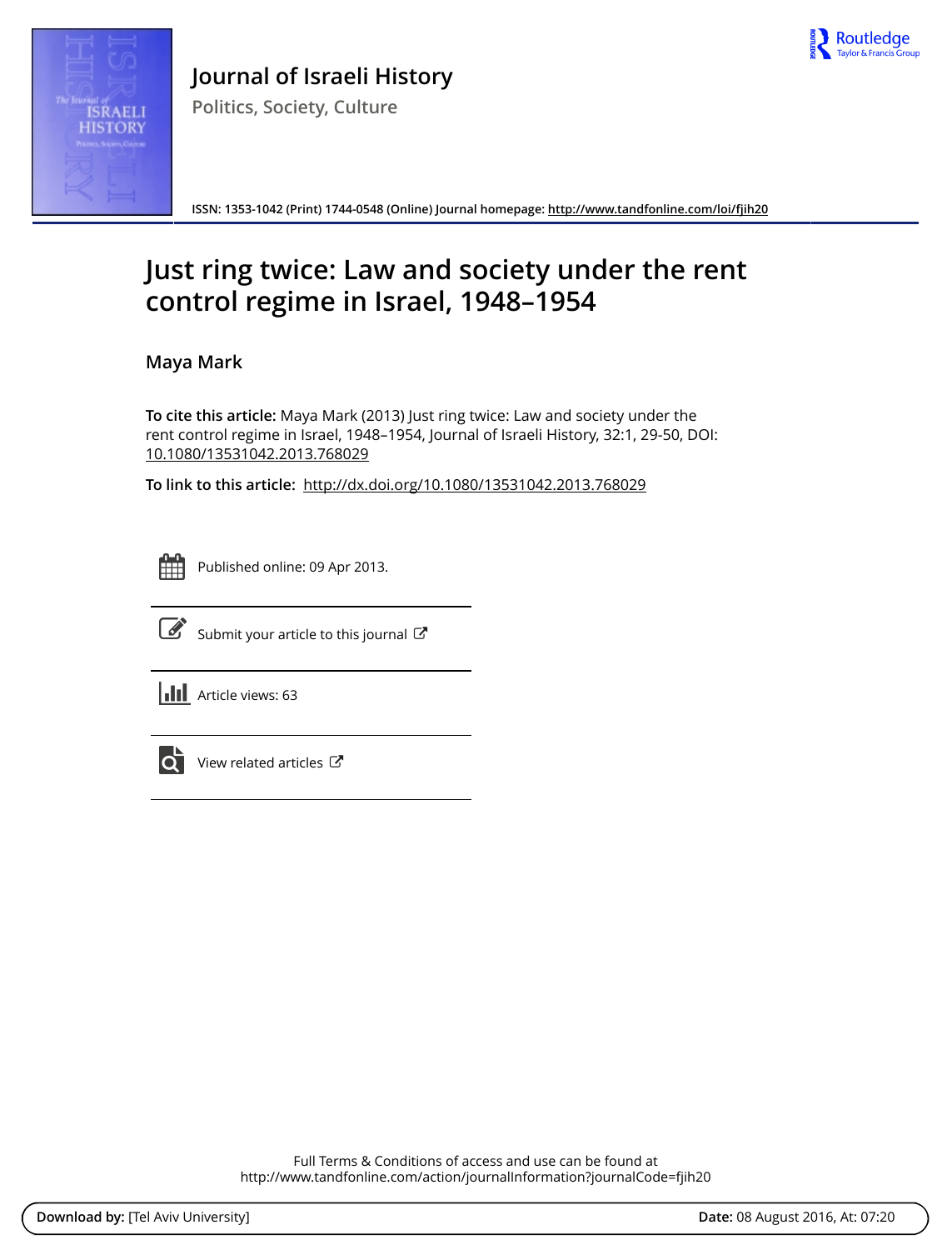## Just ring twice: Law and society under the rent control regime in Israel, 1948–1954

Maya Mark\*

During the early 1930s a regulatory regime on the rent market was enacted in Mandatory Palestine. Although it was promulgated under specific circumstances and was to remain in effect for a limited period, it remained in force until 1954, due to a variety of economic, political and social factors. The unique circumstances of Israel's formative years intensified the far-reaching social and economic effects of the regulation. At the same time, the judicial system that oversaw the regulation during this period was beset by a variety of administrative and organizational problems. Although the authorities realized that there was an urgent need to replace the Mandatory arrangements, it was only in 1954 that new legislation was enacted, when a number of developments such as the rise of the General Zionists Party, the new economic policy, and deep changes in public opinion led to the annulment of the Mandatory laws.

Keywords: regulation; housing; administrative tribunals; Tenant Protection Law; rent control; private property; redistribution of property; austerity

## Introduction

During the early 1930s in Mandatory Palestine, laws were enacted instructing a nominal rental freeze and prohibiting the evacuation of tenants from the apartment in which they resided. These laws were intended to stabilize the housing market, halt the steep rise in rents, and prevent the mass evacuation of tenants. Although these laws were promulgated under specific circumstances and were to remain in effect for a limited period, they remained in force for many years. The housing shortage was exacerbated by World War II, which led to the institutionalization and expansion of control of the rental market in 1940. With the founding of the state and the adoption of Mandatory law in its entirety by means of the Government and Law Ordinance of 1948, the Mandatory legislation in the sphere of housing was likewise incorporated into Israel's code of laws, and the regulation remained in force.

The effect of regulation on the sphere of housing was already evident prior to the establishment of Israel. Yet the massive waves of immigration that inundated the state upon its founding, the rampant inflation, introduction of regulation in the spheres of food and basic commodities, and the economic hardship during those years, intensified the repercussions and effect of regulation. These consequences were far reaching: the regulatory regime not only affected the housing market, but as time passed it shaped the overall social and economic relations among broad sections of the public and stood at the heart of an intense political, ideological, and social debate. The judicial system that oversaw matters relating to regulation added a further dimension of complexity to this area. This was a unique system of courts established during the Mandate period known

<sup>\*</sup>Email: markmaya@post.tau.ac.il

 $Q$  2013 Taylor & Francis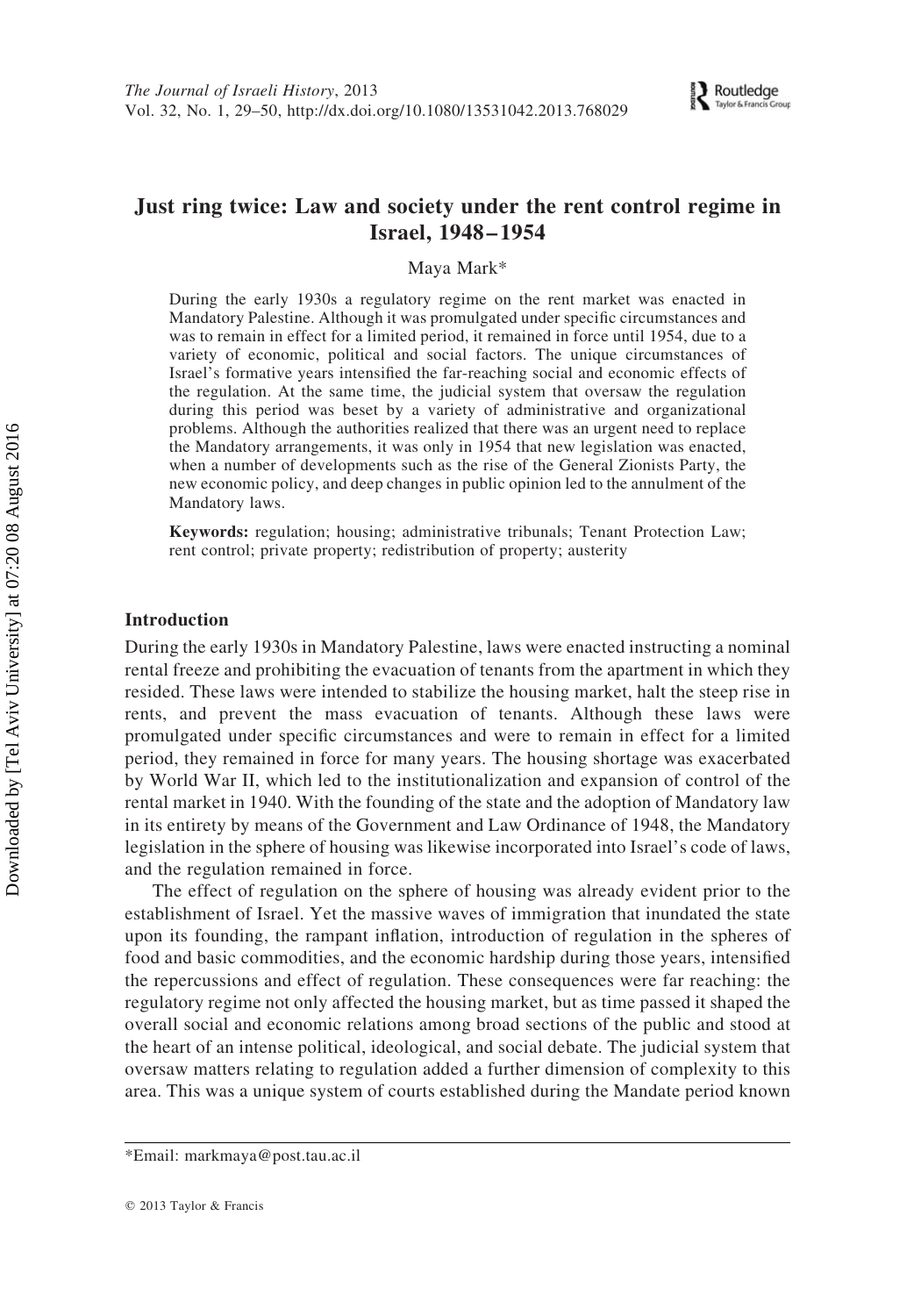as rental tribunals. It was beset by a variety of administrative and organizational defects and was the butt of considerable criticism over the years.

In light of all these circumstances, upon the establishment of the state the authorities realized that there was a genuine and urgent need to replace the Mandatory arrangements with new legislation. Yet between 1948 and 1954 it remained unclear whether a law that regulated the rental market would indeed be passed by the Knesset; and if it were to be passed, when this would occur and what kind of law this would be. The decision was repeatedly postponed. Emissaries dispatched to government officials came and went, conflicting claims were presented, but the anticipated arrangement failed to materialize. Despite the complex social reality and the problematic status of the system of rental tribunals, it was only in 1954 that legislation was enacted in Israel that replaced the Mandatory laws, updated rents for the first time since 1940, and reformed the legal system.

In this article I shall examine the social, political, and juridical reality within which the rental market operated from the founding of the State of Israel to the passing of the Tenant Protection Law in 1954. Discussion will focus on the social implications of this extended regulatory regime and the dynamics that it generated in various spheres. Furthermore, I shall attempt to address the question of why the regulation of the rental market was delayed for so long in view of the problematic social and economic reality that the regulatory regime generated and the contentious deportment of the judicial system in this sphere.

The article begins with a brief survey of the legal situation prior to the founding of the state. In the second section, I consider the repercussions of the regulation and the various ways in which it shaped the social and economic relations among different sections of the population. The third section discusses the singular judicial system that was established through the regulatory legislation, including its characteristics, operation, and the criticism that it drew. In the fourth section I seek to determine why it took six long years before the introduction of a reform that transformed the judicial situation in this sphere, as I address the gamut of economic, political, and social causes and circumstances that facilitated the continuation of the regulation for all those years. In the fifth section I discuss the reasons for the change in policy that eventually brought about the replacement of the old regulatory regime by a new arrangement in 1954.

## Tenant protection laws in Mandatory Palestine

Most urban development in Israel prior to the 1930s was financed by private capital. The European immigrants brought with them a tradition of renting apartments, and the rent was determined by the free market.<sup>1</sup> In early 1934, due to complaints of the population, the High Commissioner to Palestine appointed a committee to investigate the continuing steep rise in rents in various cities. The committee's recommendations laid down two principles that were to affect the protected rental market in Israel for years to come, namely rent control and restrictions on landlords' ability to evict tenants from their apartments.<sup>2</sup> It appears that the committee was aware of the problems inherent in setting general restrictions on rental and found it necessary to note in the report's summary that "it would be folly to suppose that control of rents prevents acts of social injustice: It may prevent some while causing others."<sup>3</sup> This statement proved to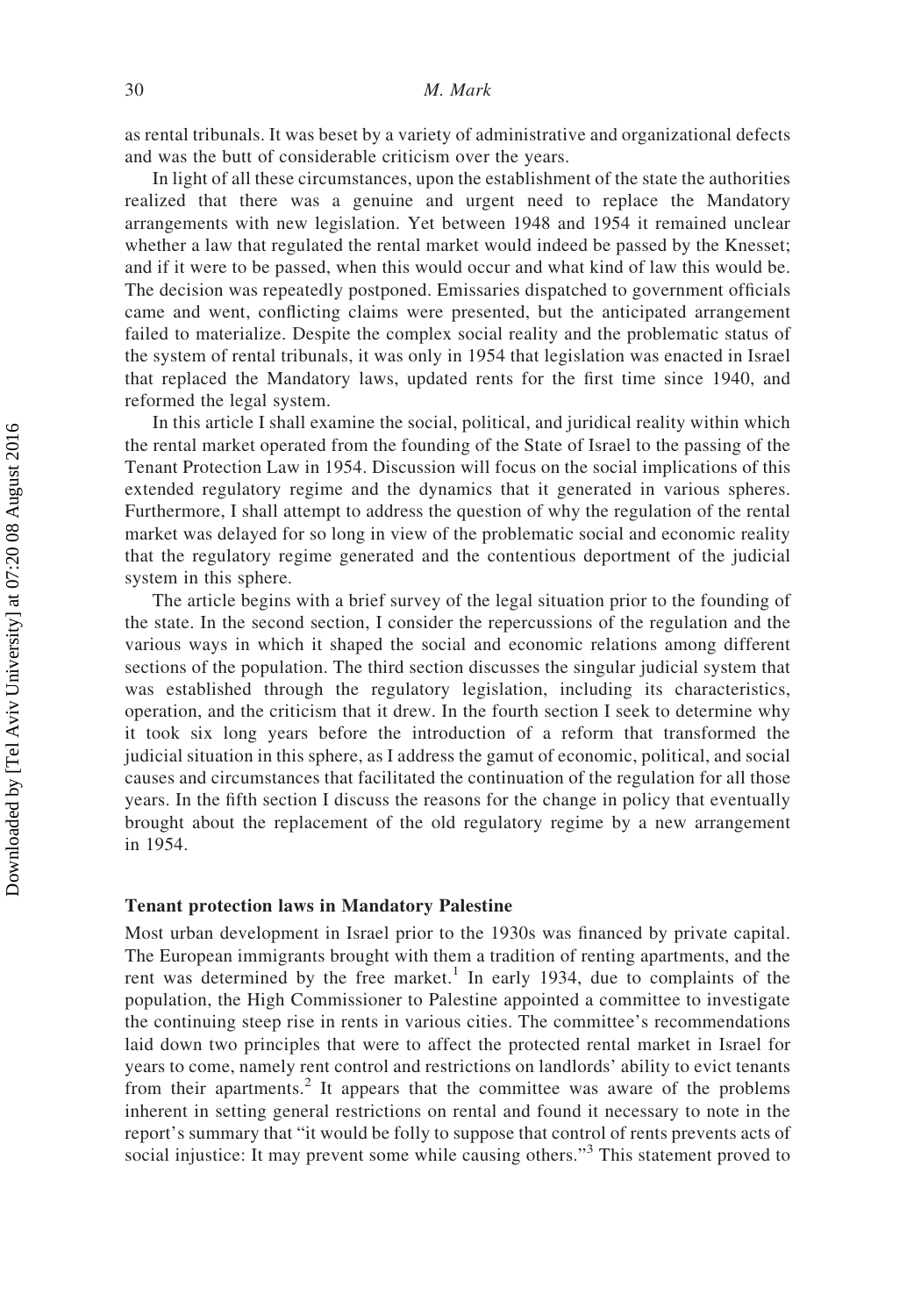be extraordinarily prescient. The Mandate government adopted the committee's main recommendations, and in April 1934 rent restrictions were imposed on certain urban areas and were extended each year where necessary.<sup>4</sup>

World War II naturally affected the housing market. Throughout Europe as well as in Palestine, the shortage of raw materials, the slowdown in construction, and the desire to prevent widespread eviction of tenants from their homes led to the adoption of various mechanisms of rent regulation.<sup>5</sup> Thus it was that in 1940 the Rent Restriction Ordinance came into effect, placing the entire country under a regulatory regime that froze rents and significantly restricted the freedom of landlords to evict tenants from their apartments.<sup>6</sup> The idea of a regulated economy was not confined to the Mandate authorities. At that time the industrialized nations were still suffering the consequences of the major crisis that had hit the world economy in 1929 and which was in part perceived as the painful failure of the free market. Regulation was introduced to various spheres throughout the world, and not only in Mandatory Palestine.<sup>7</sup> This intellectual heritage perfectly fitted the political and ideological climate of the young Israeli state. In fact, one of the initial steps taken by Israel's first government was to declare a regime of regulation and control over the food and basic commodities market. As for the sphere of housing, with the establishment of the state in May 1948, the government adopted the Rent Restriction Ordinance to the letter within the framework of the Law and Administration Ordinance.<sup>8</sup>

## The effects of regulation

When the state came into being, rent control had been in force for eight years, and a further six years would pass before the judicial situation was altered. This extended period of regulation had notable social, economic, and political repercussions. The law shaped relations between landlords, tenants, and subtenants, gave rise to various social practices, and affected the economic circumstances of the stratum of landlords. This section addresses these repercussions.

## 1. The emergence of the institution of "key money"

As mentioned, the regulatory legislation froze rents and prohibited the eviction of tenants from their apartments. These regulations generated a situation in which tenants paid low rent over an extended period. Thus, a tenant who in 1940 paid a rent of five liras, paid the same amount eight, ten, and fourteen years later, despite the rampant inflation.<sup>9</sup> Moreover, the landlord had virtually no practical way of evicting the tenant from the apartment. Given this state of affairs, whereby the rights of the sitting tenant in many respects outweighed those of the property's owner, anyone seeking to replace the tenant living in the apartment and to take over their rights was prepared to pay a substantial sum in order to take possession of the apartment. It is thus not surprising that many tenants exploited the existing laws and agreed to vacate the apartment in their possession only in exchange for a considerable sum of money. This was the origin of a practice known to this day as "key money," which is an apt description. The purchaser, in fact, receives the "key" to the property, namely the right to enter it. The practice of key money became ever more widespread, until it became an integral part of transactions whereby properties changed hands. $10$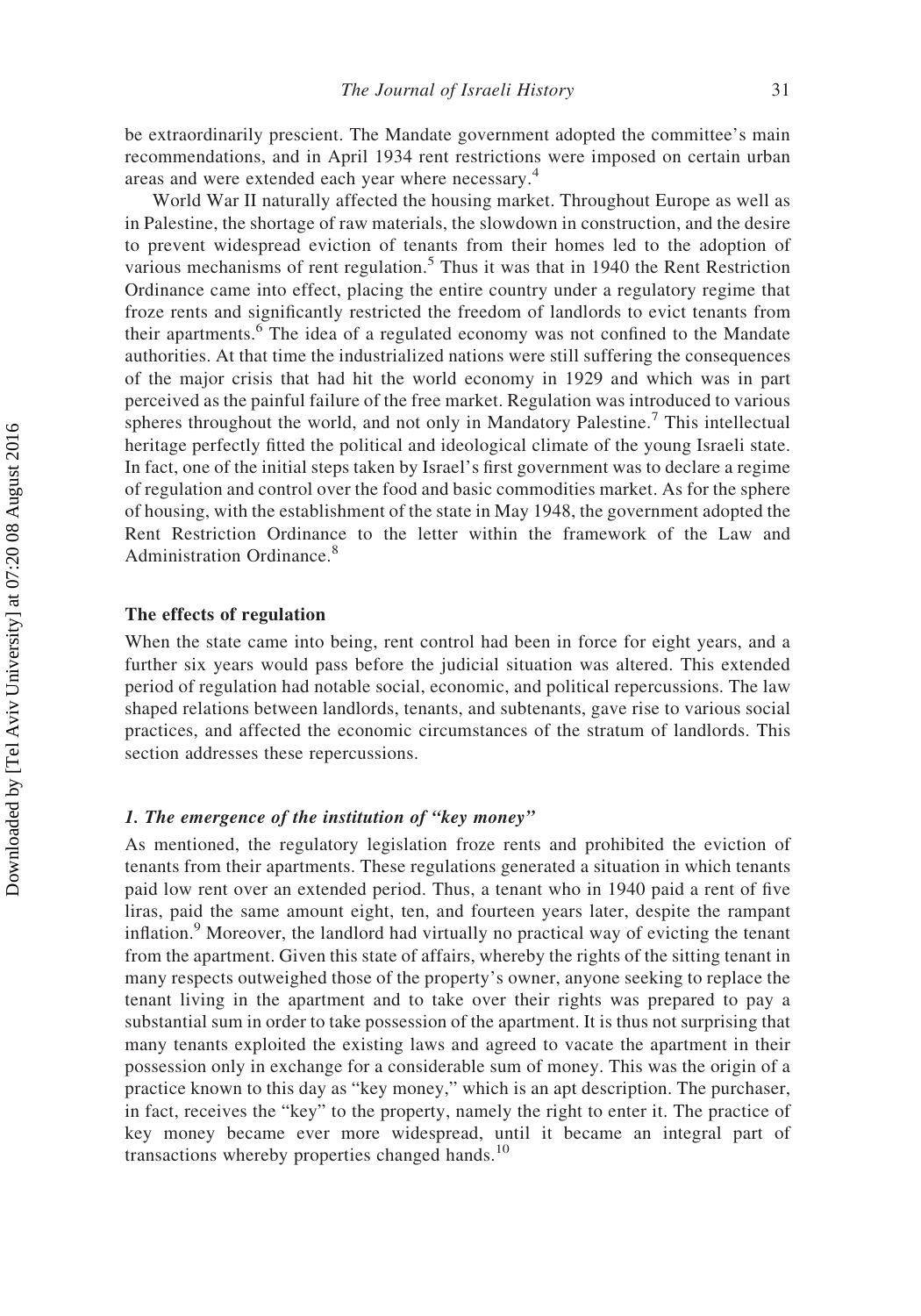## 2. Subtenants: Creation of a new class

Just ring twice, and wait a moment Then the doors open and the eyes meet

These lines from Natan Alterman's well-known poem "Just Ring Twice" describe a social practice that impacted many people in those days, namely, subletting. This came about when a tenant transferred their right to rent the apartment (or part of it) to a third party. This practice began during the 1940s in response to the growing density of population in the large cities, but expanded significantly with the founding of the state in 1948. The economic hardship and waves of immigration that inundated the country during its initial years led to a housing shortage that forced many to crowd into an apartment with other families or to rent a room in an apartment occupied by another family. As this phenomenon became widespread, the occupants devised various arrangements, one of which related to the welcoming of visitors. Thus, if someone visited a certain apartment occupied by Cohen and by Levy, the visitor would know that in order to have Cohen open the door he must ring once, while if he wanted Levy to respond to the doorbell he had to ring twice. This was the source of the poem's text.

The regulation of the rental market affected the extent of subletting and shaped its contours. As mentioned, the right to occupancy of an apartment acquired great significance, and tenants were disinclined to forfeit it. Many tenants therefore refused to vacate their apartment or to forfeit their rights as occupants. They found a solution in subletting, which allowed them to exercise their legal rights on the one hand, and to benefit from the substantial rent that they charged the subtenants, on the other. Some tenants charged rent that was several times higher than the rent they themselves were paying, thereby making a handsome profit. Thus, a tenant who enjoyed the law's protection may have paid the landlord five liras for the entire apartment, while charging the subtenant ten liras for renting one room in the apartment. Many tenants furthermore let apartments or rooms without obtaining permission from the landlord.

Yet this turned out to be a mixed blessing for tenants. As the practice of subletting developed and was exploited by many tenants, landlords whose contracts with their tenants were valid for a stipulated period began to add a condition to the contract whereby the tenant was expressly prohibited from letting the apartment to anyone without obtaining the landlord's permission. Breach of this agreement was deemed a fundamental breach of contract and provided the landlord with grounds to evict the tenant and the subtenant who had been given access to the apartment without their agreement. It was this issue that led the government, for the first time, to intervene in the rental market, although not in the manner one may have expected.

In late 1949 the government proposed legislation that addressed the specific circumstances portrayed above. The bill determined that despite the existence of a condition in the contract that prohibited this, a tenant would nevertheless be entitled to let the property to a soldier or to a new immigrant, and the law would in this case protect the tenant from claims on the part of the landlord. The bill constituted a further blow to landlords, whose right to administer their property and to receive a fair profit was in any event largely nonexistent. These consequences did not go unnoticed by members of the Knesset, and the bill gave rise to a lively debate. Member of Knesset (MK) Yohanan Bader, for example, exclaimed that the bill sought to "abuse the sanctity of the contract; to impair the juridical concept of ownership; to damage private property."<sup>11</sup> Yet Bader's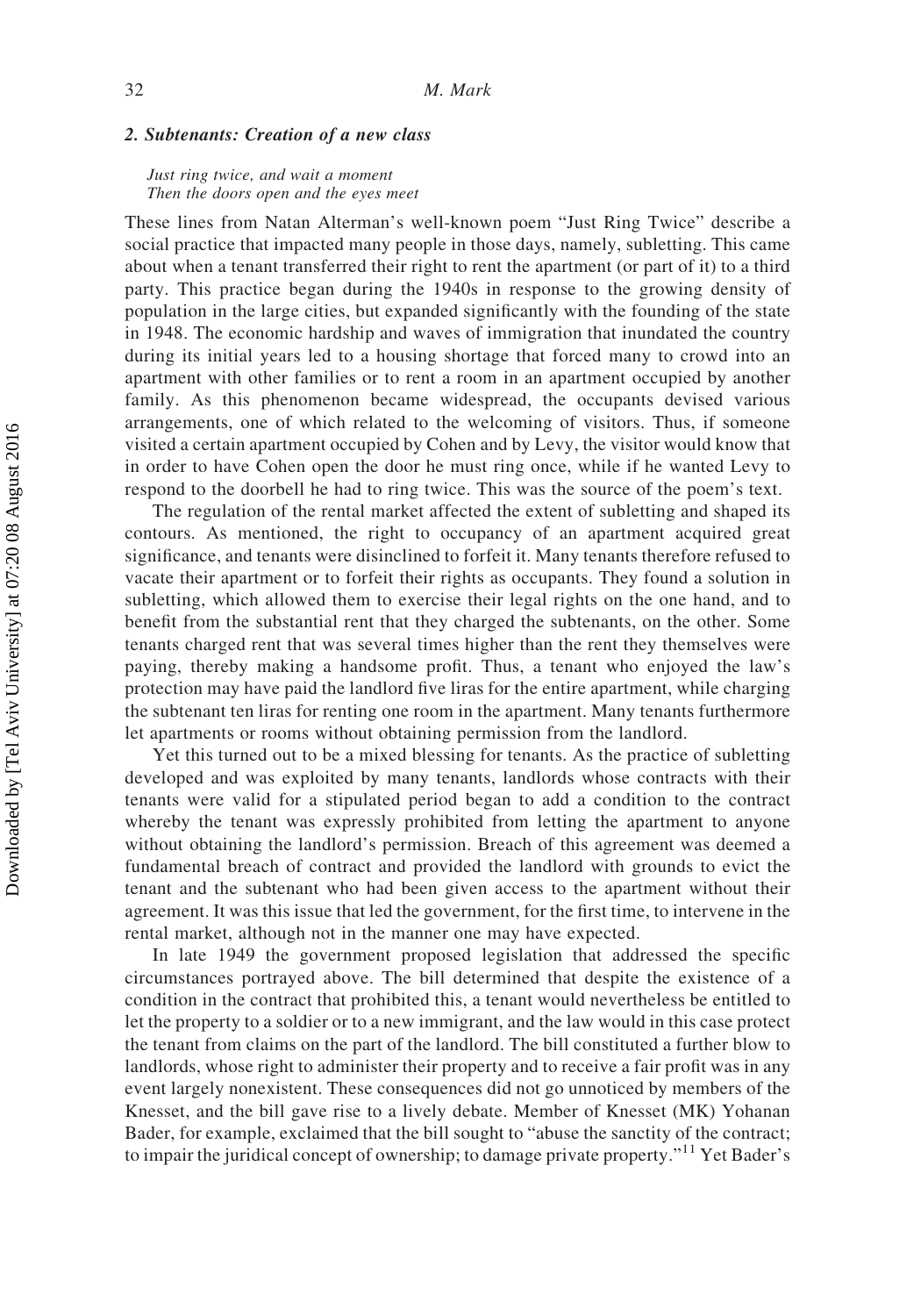was largely a lone voice in championing contractual freedom and the right to property. Nevertheless, Knesset members from both the coalition and the opposition, whose sense of justice appears to have been in some way affronted by the bill, expressed dissatisfaction. MK Abraham Shag of the National Religious Front, which was a member of the coalition, remarked that "this is a proposal that seriously and unjustifiably infringes the right of a property owner to his property ... no one should engage in commerce with the cow of his fellow man."<sup>12</sup> He explained thus: "We are about to confiscate the ownership of someone and transfer it to someone else, just like that: the tenant replaces the landlord."<sup>13</sup> His fellow faction member, David Zvi Pinkas, concurred with him: "Let us not destroy even further the pitiable class known as landlords ... let us not suppress the landlords by means of draconian laws and let us not say to them that we shall control them without considering their legal rights to their property."<sup>14</sup> They were joined by a further member of the coalition, MK Idov Cohen of the Progressive Party, who asserted that although the matter was foreign to his "class interests," his sense of justice obliged him to conclude that the wrongdoing was palpable.<sup>15</sup> Alongside these utterances, it is particularly interesting to observe the reactions of MKs from the ruling Labor Party, Mapai, who likewise, so it appears, were perturbed by the bill. They spoke with caution and their criticism was merely implied, yet their reservations are clearly apparent. Thus, Eliyahu Carmeli admitted that the question of rent regulation was a particularly painful issue, to which a general solution must be found.<sup>16</sup> David Bar-Rav-Hai, likewise from Mapai, did not explicitly oppose the bill, but called for a general arrangement that would regulate relations between landlords and tenants to be worked out, admitting that this issue raised genuine questions and that on certain points the law had gone too far.<sup>17</sup> This position was adopted by a further Mapai MK, David Hacohen, who admitted that landlords had been deprived for many years and spoke up on their behalf.<sup>18</sup>

Upon conclusion of the debate, the bill was returned to the Constitution, Law and Justice Committee to be prepared for a second and third hearing. When the finalized version of the bill was submitted for debate many reservations were expressed on a different matter, namely the decision to apply the law only to certain, albeit broad, sectors, rather than to the entire population, including soldiers, immigrants, civil servants, Knesset members, and cabinet ministers. Participants in the debate maintained that the sectors to which the law was to apply had been carefully selected and that this was a blatantly political decision that served the interests of the ruling Mapai Party.<sup>19</sup> Once again, a furor erupted in the chamber. On this occasion too, unexpected voices joined the traditional objectors from the General Zionists and Herut factions. This time David Bar-Rav-Hai did not mince his words: "Either there should be a general dispensation that bestows this privilege on every resident of the country, or civil servants, and in particular ministers and Knesset members should be removed from the categories of privileged people."<sup>20</sup> He was seconded by his fellow faction member, Ami Assaf.<sup>21</sup> Zerach Warhaftig of the United Religious Front likewise expressed concern over the apparent problem: "We are placing the clerks in a different, privileged category, and I believe that this will not go down well with the public."<sup>22</sup> Yet the Knesset passed the law, despite the opposition.<sup>23</sup>

In the end, the regulation of rents led to a proliferation of subtenants and to a transformation of the triangular relations between landlord, tenant, and subtenant. While the phenomenon of subtenants may indeed emerge at any time in response to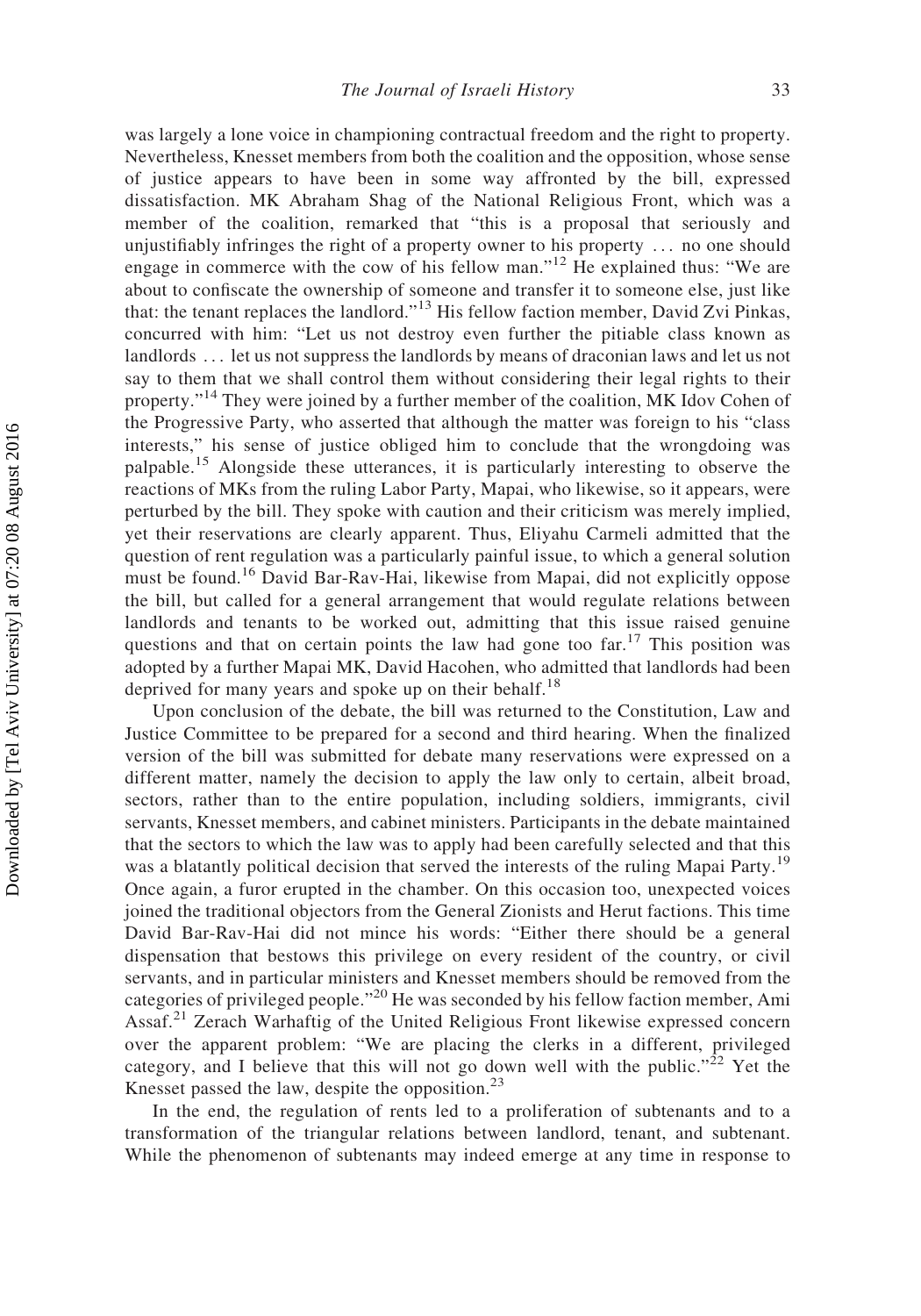various social and economic circumstances, under the auspices of the regime of regulation this institution acquired additional significance.

## 3. The landlords

The regulation of rents naturally had a profound financial impact on landlords, among whom was a substantial group of elderly people who had built or purchased an apartment which they regarded as a modest yet stable and sufficient source of income, and who in their old age found themselves without the income on which they had relied.<sup>24</sup> As mentioned, regulation of the housing market was conducted as part of a further regime of regulation, namely, that of rationing and austerity. These were difficult times for the public, which was obliged to accept numerous restrictions, including a shortage of basic commodities.<sup>25</sup> However, whereas the prices of other commodities were updated from time to time, the level of rents had remained unchanged since 1940. We may perhaps better understand the significance of this state of affairs through a concrete tale, one of many, that of Yihye Mizrahi, who in early 1954 wrote a letter to Israeli President Yitzhak Ben-Zvi. Explaining that in 1938 he had let his house to a tenant, who had since then paid a fixed rental of 50 Israeli liras per annum, Mizrahi wrote:

I ask you, Mr. President, to believe me that all the rental payment I receive for my house does not cover the taxes I am required to pay, I do not know why the government has recognized every thing or commodity as vital and raised the price by hundreds of percent while it refuses to recognize rent .... I have heard more than once that the tenant wishes to transfer the house to whomever he wishes, as if he had purchased the house, and moreover, he tells me that he could pay additional rent but will not pay because the law is on his side, this maxim is repeated by almost all tenants, they refuse to recognize reality and the high cost of living that exists in the country, and all this stems from the government that fails to support landlords by amending the housing law so as to prevent the tenants from abusing them. $26$ 

The Knesset podium likewise provided a voice for the laments of the landlords: "Among these landlords who are exploited by their tenants are the widows of Zionist leaders and functionaries who came here in the past, transferred their capital, and, encouraged by the Zionist movement, invested money in building houses; workers, teachers, and long-time doctors, people whose children fell in the war and are left without support apart from the two or three apartments they built at the time with their salaries."<sup>27</sup> These are merely a few examples of the numerous speeches, letters, and applications submitted to the various branches of government, all of which expressed the same assertion – World War II had ended, the days of the British Mandate were over, and there was no longer any justification for maintaining the restriction on rents and for continuing to inflict this wrong on the population of landlords.

## 4. A complex triangle: The nature of the relationships between landlords, tenants, and subtenants

As may have been foreseen, the circumstances portrayed above led to deterioration in the relations between tenants, landlords, and subtenants. This was manifested in friction, legal wrangling, and animosity, all of which became quite common, as exemplified by the story of a worker named Sa'ada Jamal. Her case was brought before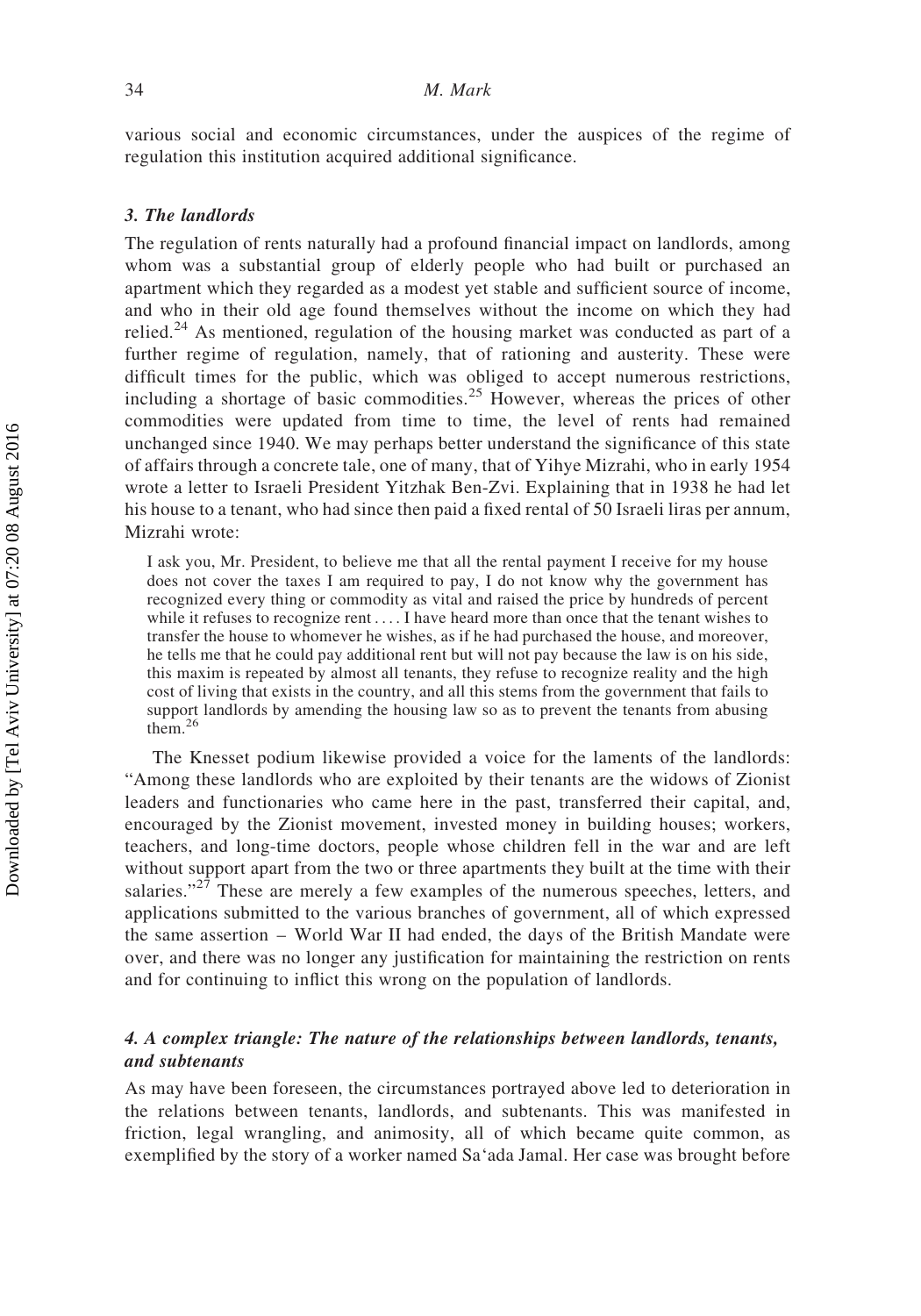the Jerusalem military governor in November 1948 by the Landlords Association, and served, in their words, as "an example and illustration of the anarchy in the city." Jamal resided in a two-room apartment in the city's Nahlat Ahim neighborhood. She had let one of the rooms to a tenant who left Jerusalem in June 1948, during the first truce in the War of Independence. Before leaving the city, however, he had allowed eight people to enter his room in return for key money. These new tenants treated Ms. Jamal in a humiliating and harsh manner, and when her room was flooded and she sought to move into the other room, they chased her out. The Landlords Association claimed that such situations had become common, and demanded that the authorities come to the assistance of the citizens.<sup>28</sup>

It was not only the landlords who experienced hardship. The shortage of housing that forced several families to share a crowded apartment affected subtenants as well. The other side of the coin is revealed in a letter sent by a Jerusalem resident to the military governor, in which she writes:

I wish to approach your honor about a "prosaic" matter which is, however, of vital importance to a broad layer of the population, the issue of the subtenants regarding whom no law has been passed to this day to protect them from the landlords. How long shall we remain in the hands of these owners who will treat us however they please? I shall give myself as an example. I have lived in a room with a family of three for eight years. I work quite hard every day (as a nurse), and upon returning home I get no rest: they [The landlords] turn off the water, they knock (in case I may be resting) ... swear incessantly ... they locked the outer door and refused me entry and so on and so forth.<sup>29</sup>

Exploitation, profiteering, and maltreatment among landlords, tenants, and subtenants became a part of Israel's social fabric. It should be noted here that the reality that emerges from these narratives was not, of course, a product of the law alone. The war and the general economic and security situation constituted external factors that played no small part in the hardship that was the lot of many. Nevertheless, it appears that the regime of regulation had certain consequences that were by no means inevitable.

## The judicial system

The institutions of state and the political echelon were well aware of the miscarriages of justice and the repercussions that derived from the longstanding regulation of the housing market. The solutions offered generally took the form of directing the public to the judicial system or declaring that the answer to the problem was of a general nature and that things would be resolved once the government got round to formulating a new statutory arrangement in the housing sphere. The latter, as mentioned, took a long time in arriving. As to the second course of action proposed, namely an application to the courts, examination of the relevant legal apparatus indicates a variety of problems that stemmed in part from the system itself.

Section 4 of the Rent Restriction Ordinance passed in 1940 placed jurisdiction on matters of regulation in the hands of a rental court that comprised a chairman and three members. This court was unusual in several respects: its members included representatives of the public, it was not subject to the usual laws of evidence and procedure, and it made provision for singular rules of appeal. The first rental courts were established during the Palestine Mandate in the early 1940s, but with the passing of time, many of them ceased to function and existed merely "on paper." This came about for a number of reasons. In Jerusalem, for example, the security situation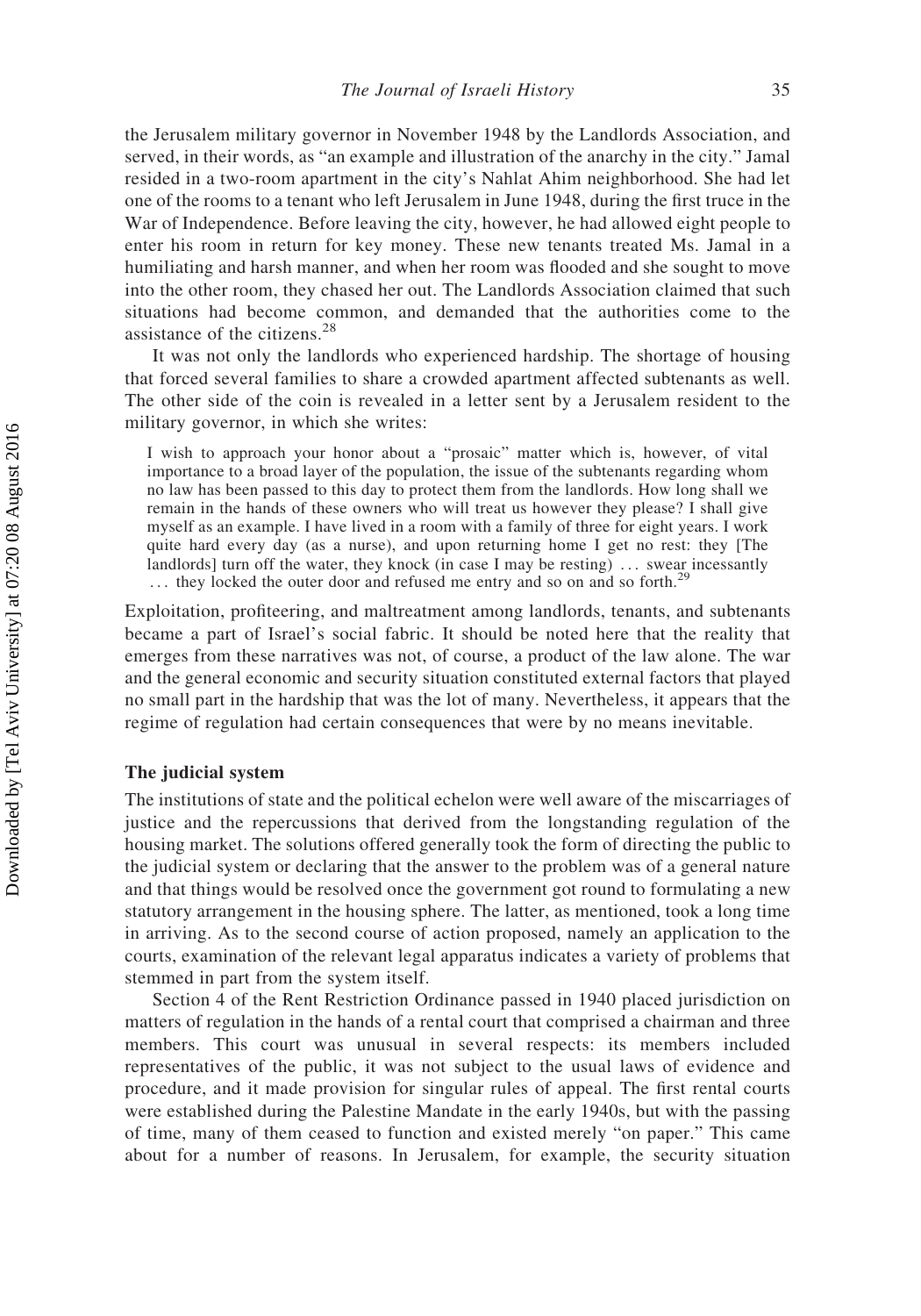### 36 M. Mark

pertaining prior to the outbreak of the War of Independence precluded the convening of the court, partly because the Arab member of the court would have endangered his life had he attempted to reach the offices of the provincial governor.<sup>30</sup> Circumstances that hampered the functioning of the courts were encountered in other locations as well. These stemmed from a variety of causes, including the death of a court member, illness, and resignation.<sup>31</sup>

As things returned to normal following the establishment of the state and the restoration of calm, the rental courts resumed their activity with renewed vigor. The system expanded considerably. Courts that had been disbanded or had ceased to function were revived and many new ones were established.<sup>32</sup> Yet this expansion was not supported by a parallel organizational-administrative development, and the system gradually sank into what can only be described as chaos. First, it appears that the courts system was decentralized to the extent that the bodies that supervised it, namely, the Ministries of the Interior and Justice, found difficulty in controlling it. In fact, these government ministries did not possess accurate information regarding the number of existing courts.<sup>33</sup> Communications from Interior Ministry officials to the courts attempting to elicit information as to the extent of their activity were regularly ignored.<sup>34</sup> These irregularities extended to matters of maintenance and payment of salaries of the courts' members<sup>35</sup> and characterized even the manner in which hearings were held. It appears that the phenomenon of court members failing to appear at hearings was widespread, and this led to postponements and delays.<sup>36</sup>

Shortcomings in administrative procedure as well as systemic defects in the working of the courts and in the judicial proceeding itself were commonplace. While this is not the place to delve further into this issue, we may mention the lack of familiarity with the procedure stipulated by the law; $37$  appointments made by those who were unaware of the law's stipulations;<sup>38</sup> misunderstanding of the court's status as a judicial institution and the involvement of the executive arm in its decisions;<sup>39</sup> and the extreme case in which courts found difficulty in adjudicating since their members did not manage to obtain a copy of the law according to which they were supposed to come to a decision.<sup>40</sup> It should be noted that even those who were in charge of the system lacked knowledge of matters of procedure.<sup>41</sup>

Over the years considerable criticism was leveled at the system, to the extent that in early 1951 the Director of Courts suggested to abolish the rental courts altogether.<sup>42</sup> In a report summarizing over ten years of activity of Tel Aviv's rental courts, Tel Aviv Municipality's attorney noted that "the unwieldy composition of the court resulted in technical hitches in the courts' work."<sup>43</sup> The Director of Courts went so far as to declare that the system was malfunctioning to such an extent that the law itself should be thoroughly overhauled.<sup>44</sup>

## The first stirrings of reform

In March 1951 Minister of Justice Pinhas Rosen appointed a nine-member committee, headed by Justice Shmuel Rapaport, to "examine whether and in which manner it is advisable to alter the current rental laws."<sup>45</sup> The committee held its discussions against the backdrop of a lively political and public debate on the housing market, since housing had become a significant issue in the upcoming election campaign. The committee members were well aware of these circumstances, noting in their final report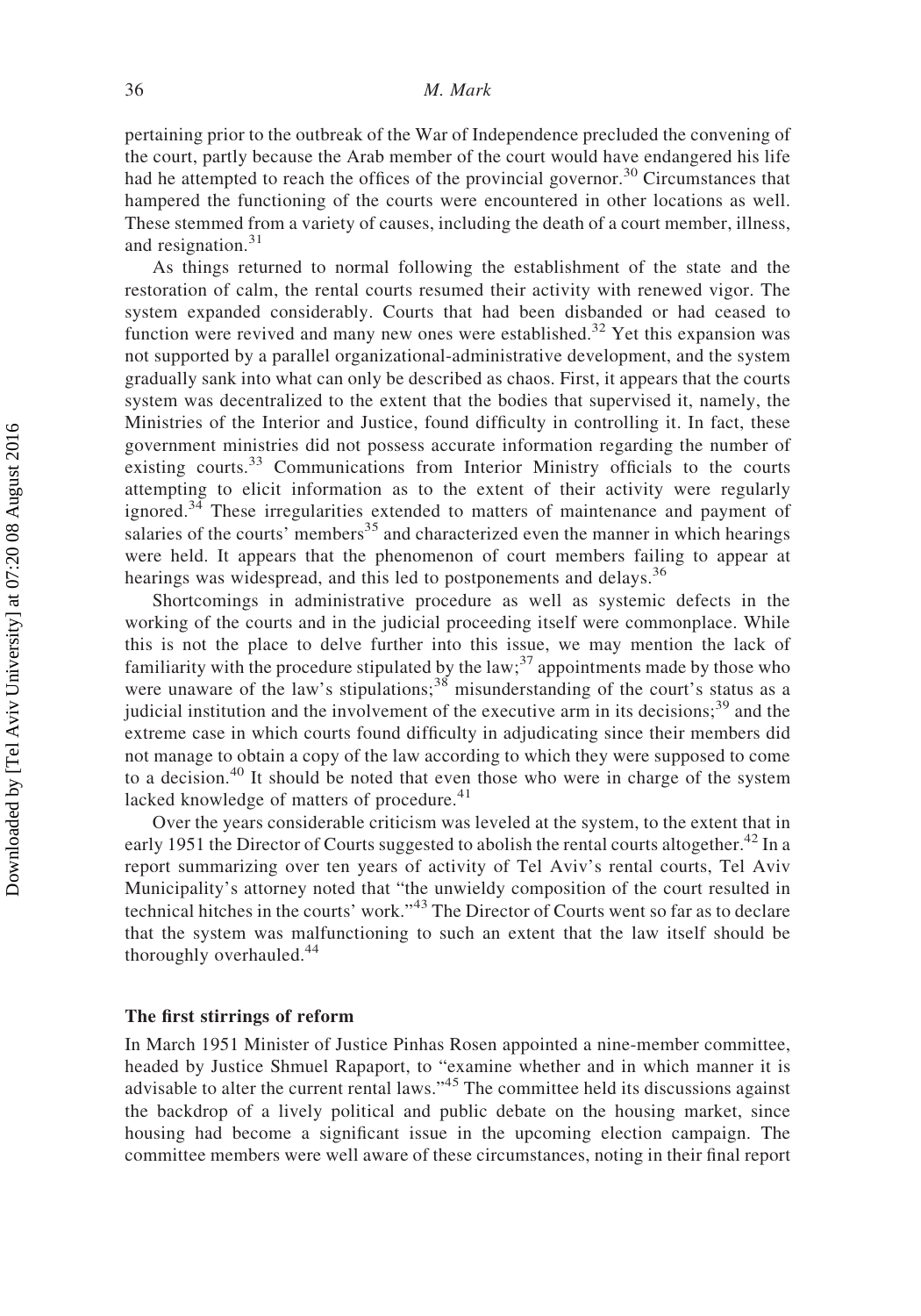that their deliberations had been held "while aware that the topic under discussion was of great interest in broad circles ... particularly during the period of elections to the Knesset." Upon reading the report one realizes that the committee had sought a compromise: On the one hand, it wished to reduce friction with the public and with the competing associations of landlords and tenants, and to avoid having to address the political interests that allegedly underlay the housing regime. On the other hand, the report reflects a realization on the part of the committee that were it to ignore altogether the political and social circumstances, this would create a partial picture of reality and lead to failure to address important aspects of the issue. While I refrain from taking a stand on the question whether the committee ought to have attempted to conduct a purely economic discussion and whether this was at all possible given the existing circumstances, it appears that the report is redolent with political and ideological bias. This is indicated, for example, by what is presented as one of the basic premises: "From the economic and political point of view, it is essential that the proposed amendment does not result in a considerable rise in the cost of living of the salaried strata, laborers and clerks, which would in turn result in a sharp rise in the cost of living index."<sup>46</sup> A further example is provided by the assumption that "the committee views the reserve of buildings in the country, be they owned by public bodies or by private citizens, as the property of the people, of great value, which must be protected."<sup>47</sup>

The final report was submitted to the Constitution, Law, and Justice Committee, which proceeded to work on the text of the bill that would become the Tenant Protection Law. A great deal of effort was put into formulating the bill, and a first draft was submitted to the Knesset over a year after the Rapaport Committee had completed its task. The Tenant Protection Law was passed by the Knesset in 1954, and facilitated the raising of rents for the first time since 1940.<sup>48</sup> In presenting the law Minister of Justice Rosen told the Knesset that those who had witnessed the legislative process had heard reports about hundreds of trials conducted since the laws were first introduced in 1940. He expressed his hope that the new legislation would "make a modest contribution to restoring harmony between landlords and tenants, as well as between primary and secondary tenants, although we remain aware that perfect harmony will come about only once the housing shortage is resolved."<sup>49</sup>

## How time goes by: The reasons for the continuation of the regulation

We have thus far described two dimensions of the regulation, as well as its consequences: first, an external socioeconomic dimension encompassing the plight of the landlords, the nature of relationships and power relations among the various groups, and the emergence of the black market in key money; and second, an internal systemic dimension comprising the problems and obstacles encountered by the professional judicial system that was charged with deciding disputes associated with the regulatory regime.

Both these aspects raise two major questions: how is it possible that a regulatory system pertaining to a significant domain remained in place for many years despite the systemic irregularities and the broad social implications? The second question, deriving from the first, relates to the point in time at which the Tenant Protection Law was eventually passed. In other words, why at that precise time?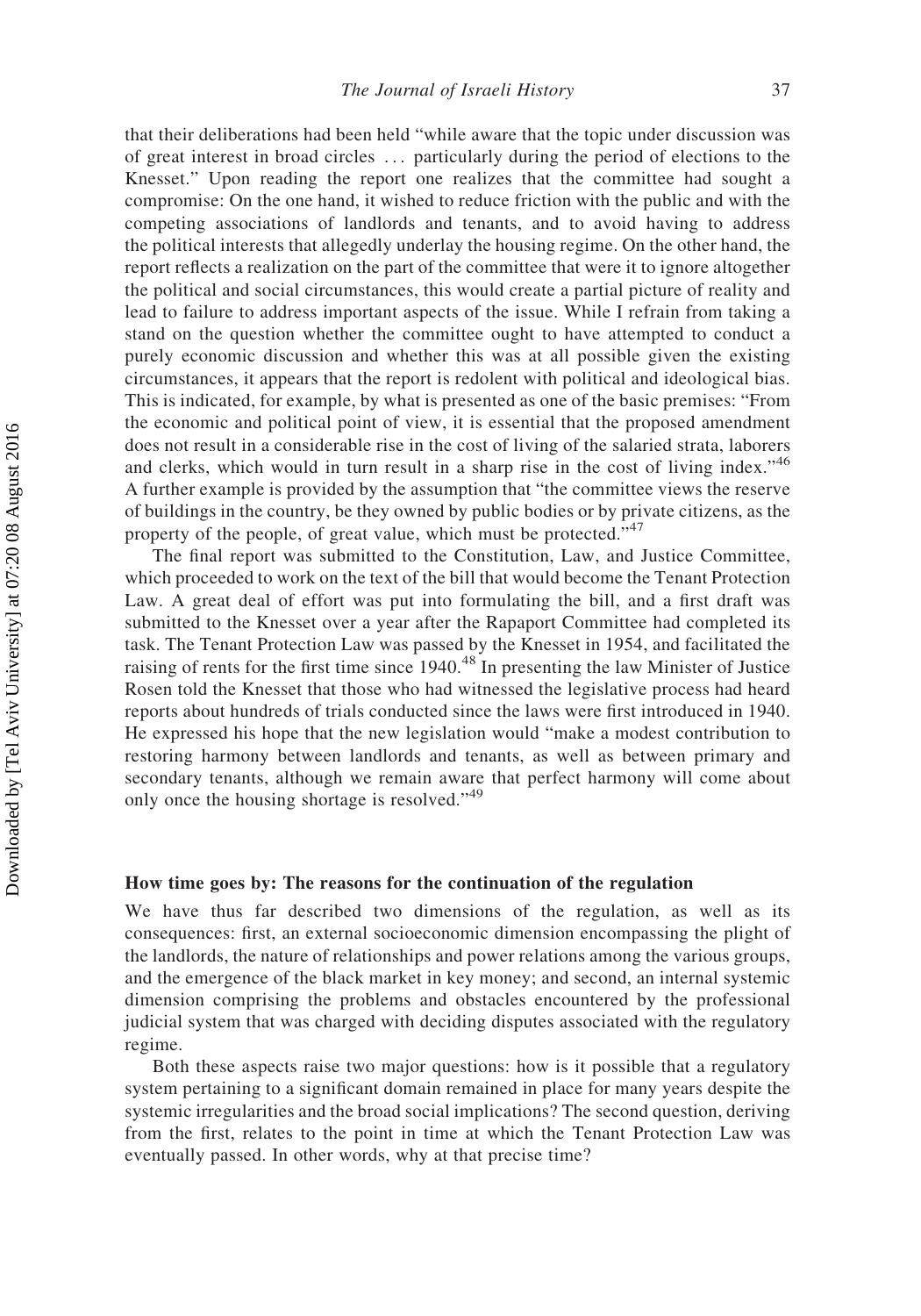## 1. A chronicle of expectation

One may, ostensibly, explain the lengthy period of procrastination that preceded reform of the law by invoking the circumstances that pertained at the time. The country's formative years witnessed an intensive and complex effort to establish governmental, administrative, and judicial institutions against a backdrop of war, absorption of immigration, and economic difficulties. In such conditions, and given the limited resources, the relevant bodies did not find the time to formulate the necessary reform. Likewise, with respect to the courts system, the authorities acted hastily and in difficult conditions, seeking to establish a functioning system that would meet the population's needs, even if its operation was far from perfect. In other words, this was the system in place, and there was no other. Thus, a system inherited from the Mandate period and plagued by numerous defects grew and expanded.

This claim cannot be rejected outright. The regulatory system in general and the rental courts in particular were indeed a relic of Mandate times, and, like other institutions, persisted largely by virtue of inertia. Yet this can only be a partial explanation. First of all, housing is a crucial element in public life. While other issues may be put aside owing to pressure of time and resources, this is not so with respect to housing, in particular when the regime of regulation with all its ailments remained at the center of public attention for years. Second, the regulatory regime remained immune from the massive volume of legislation passed during the initial years of the state, even though it was of such importance to public life. Third, in 1951 the rental courts were restructured to include two rather than three representatives of the public. Had the government shown more interest, it could clearly have introduced a more comprehensive reform at this point, at least to the court's structure, yet chose not to do so.<sup>50</sup> Fourth, to learn something about the regulation of rents it is instructive to inspect the process of regulation of basic commodities. This system too had Mandatory roots, and a judicatory apparatus was in place when the state came into being. Had inertia or lack of planning played a decisive role, one may have expected the two systems to have shared the same fate. Yet in the case of basic commodities, the Provisional Council of State soon passed new regulatory laws to replace the Mandatory legislation and to set up a new court system.<sup>51</sup> To sum up, had the existence of the regulatory regime been no more than a matter of continuity, and had it not served the government's policy, the legislation and the courts would have rapidly disappeared. This explanation, it would seem, is insufficient.

During the period between 1948 and 1954 considerable uncertainty prevailed in regard to the government's intentions as well as its ability to pass legislation regulating the country's rental market. In assessing the social dynamics and the authorities' actions regarding the regulatory regime in general and the rental courts system in particular, one must bear in mind that this entire domain operated in the expectation that a housing law would be enacted. A general consensus regarding the genuine and urgent need for reform of the rental laws had emerged in the early days of the state. Minister of Justice Pinhas Rosen stated on March 27, 1951: "I by no means believe that our tenant protection laws are suited to our reality and to our needs; on the contrary, I am afraid that our legal system for protection of tenants is a rather shaky structure, which should be repaired and improved in good time." Nevertheless, although the problem became ever more acute and called for an institutional solution, during the years preceding the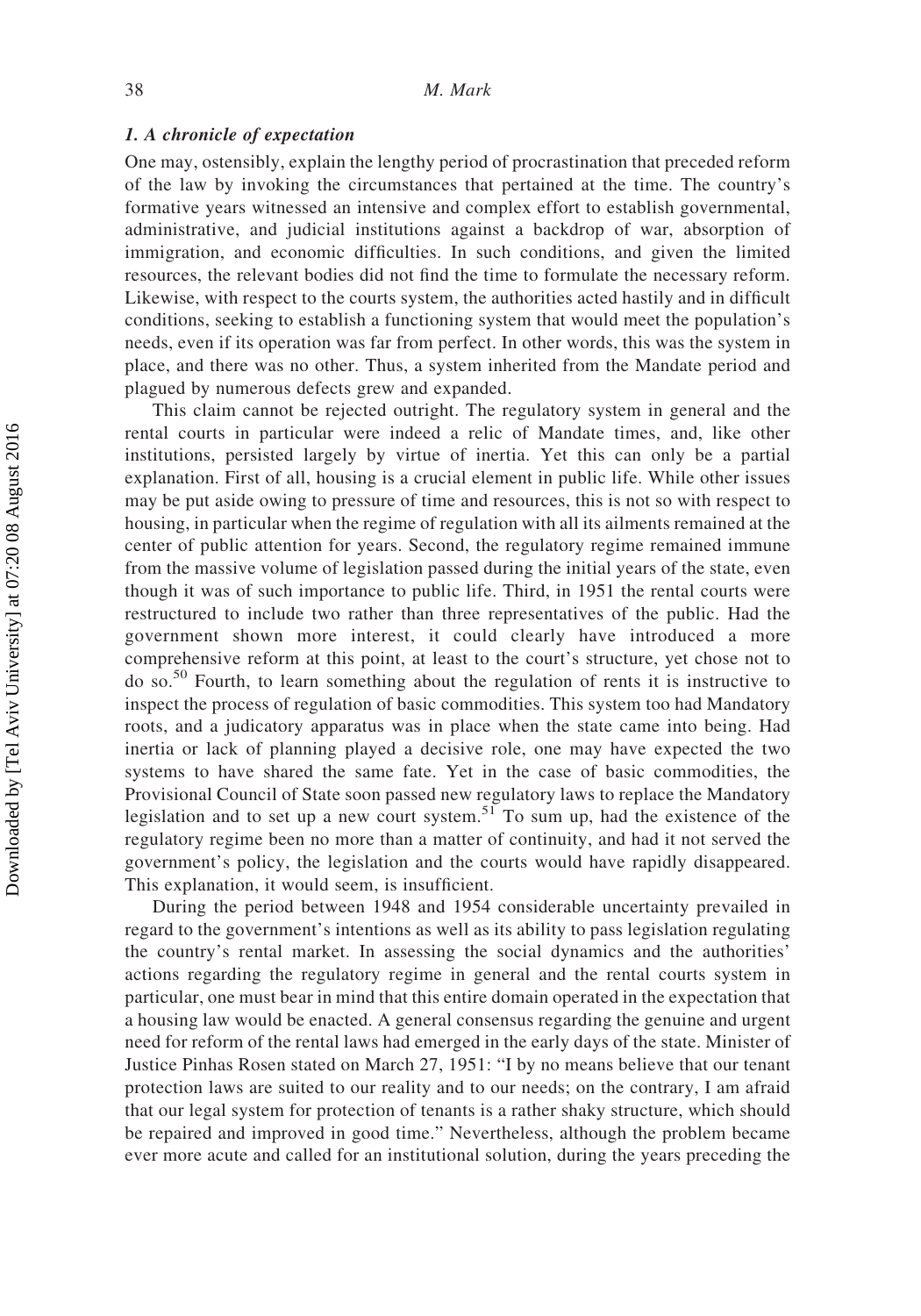legislation of the Tenant Protection Law, it was by no means clear whether a law intended to regulate the rental market would in fact be passed by the Knesset, and if so, when it would be passed and what form it would take. A law intended to regulate the sphere of tenant protection was expected to arouse fierce controversy that would jeopardize a final decision on the matter. As Eliezer Malchi asserted: "Discussion of each question aroused great interest and dispute since virtually every person in the society had some sort of interest in each letter of the law's provisions." $52$  A decision on the matter was thus postponed time and again. This chronicle of delay was described in a Knesset debate by MK Ya'akov Klibanov: "I would like to remind him [the minister of justice] how often various delegations of landlords have stood before him; how often he has promised them to consider their demands and consoled them [by telling them] that everything would come right, although nothing has been done. I ask: is this the way to act with regard to an issue vital to the nation?"<sup>53</sup> As time passed and the waiting period grew longer, it appears that the general public, jurists, public activists, and members of the Knesset all despaired of the prospect of a statutory solution and began to accept the rental courts as presenting the sole institutional solution they could expect in the foreseeable future.

The uncertainty surrounding the timing of the reform is manifested in various arenas.<sup>54</sup> In fact, shortly before the law was passed, the commissioner of Tel Aviv district was authorized by the Minister of the Interior to issue an order appointing three rental courts in Tel Aviv.<sup>55</sup> That same week, the minister of justice published a list of dozens of candidates to serve as members of courts.<sup>56</sup> The full acquiescence on the part of the Interior and Justice Ministries to a demand emanating "from below" to expand and enlarge the courts system so close to the enactment of the law indicates that the administrative apparatus was likewise skeptical about the likelihood of arriving at an institutional solution to the problems of the housing market. Indeed, between 1948 and 1954 the Ministry of Justice sanctioned the constitution of ever more rental courts. Thus, as time passed and no law came into sight, uncertainty as to the likelihood of reaching a statutory solution increased. All elements of the system continued to act as though the current situation would endure for some time.

This dynamic of uncertainty and expectation of reform of the law goes some way to explaining the comportment of the rental courts and the state's relations with the system. But the more interesting question in this context is what caused this dynamic in the first place, in other words, why a reform was not introduced earlier.

The first and most straightforward explanation is to be found in the relations between the majority and the minority. The stratum of landlords constituted a minority, and like all minorities its influence and electoral power were limited, both in absolute terms and relative to the wider public of tenants, immigrants, and soldiers, who benefited from the tenant protection laws. This was stated in so many words by MK Idov Cohen of the Progressive Party, which was, as we may recall, a member of the coalition. He noted that the Knesset factions were not proposing a law that would redress the situation of the landlords, "and this is because it is well known that they are a small minority in the land, while the tenants are the large majority. I am jeopardizing my popularity for a moment among this majority only because I feel it my duty to express that sense of simple justice that rises up in one's heart."<sup>57</sup>

The second explanation likewise resides in the sphere of political influence. As Yaniv Ben Uzi notes, the population of the established settlements and small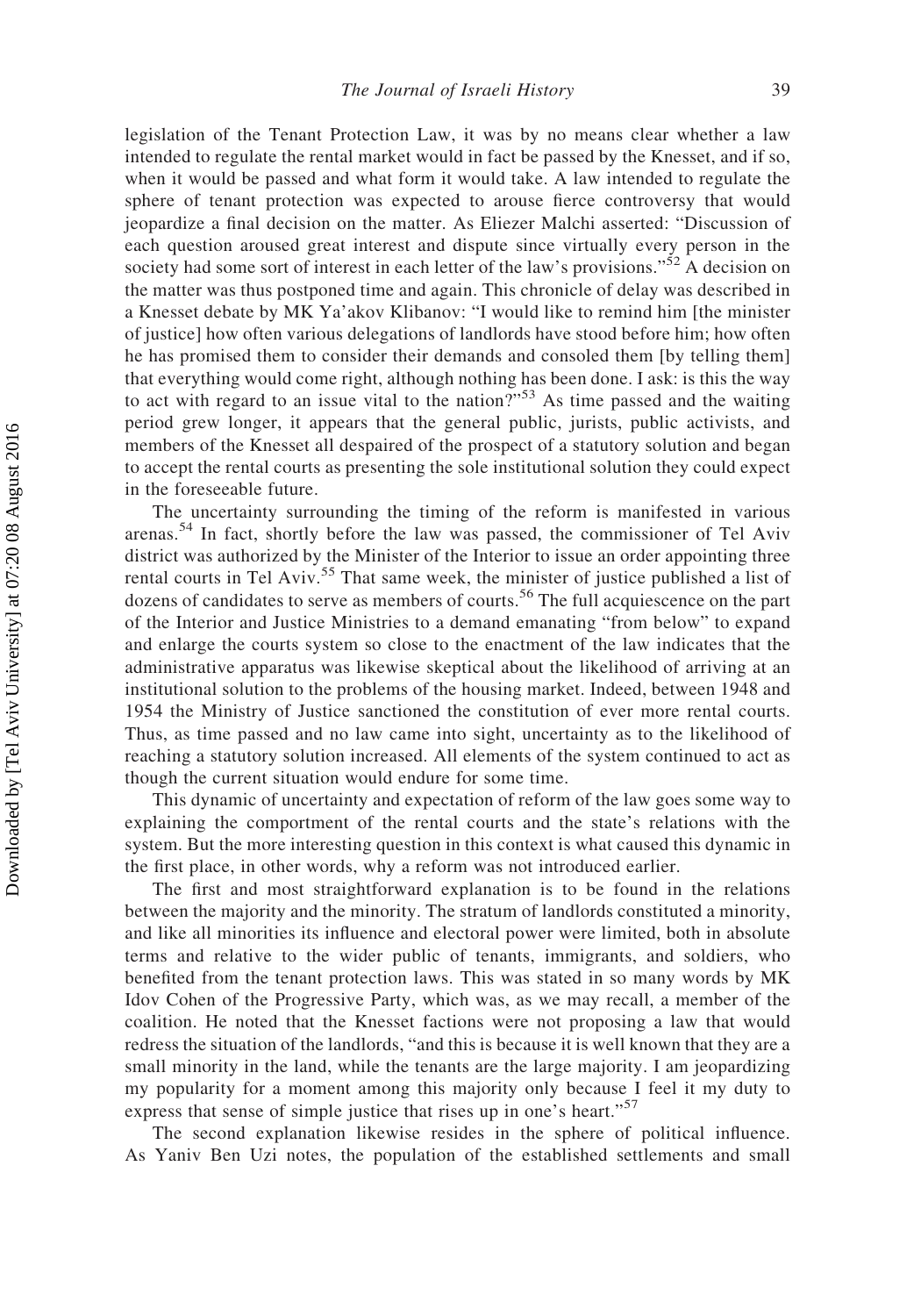#### 40 M. Mark

businessmen of which the landlords formed a part had not acquired substantial political influence during the period of the Yishuv (pre-state Jewish society).<sup>58</sup> The landlords, moreover, were not among the core supporters of the ruling party, Mapai. On the contrary, not only was it doubtful that solving the problem of the landlords would bring any political gain, but this was a move that would incur certain damage: negatively impacting the broad stratum of tenants that had for years benefited from the protection of the law and had paid low rents.

A further important element associated with the government's inactivity in this field is the dominant worldview that prevailed during the country's formative years. The politicaljuridical discourse over notions of private property, property rights, and the realization of individual economic interests was marginal.59 Rather, notions of egalitarian distribution of resources, the general good, and, more specifically, the provision of accommodation for the recent immigrants were paramount. This discourse naturally impacted the perception of landlords' rights to their property. "I am aware that the landlords claim that this is their property, yet after all, most landlords built their houses years ago, and they should realize that they have profited not only through their own initiative. The entire Yishuv contributed ... they will therefore come to no harm should they now suffer a little because of the apartments law," was how Mapai MK Nahum Lam put it. $60$  This example reflects a perception that links private property and individual initiative to the society and community. In its broader context, this perception seeks to balance the individual's right to full realization and control over their property and the public interest. We may also add to our explanation the antagonism felt by many toward the institution of the diaspora landlord, and their desire to get rid of the bourgeoisie, with which the landlords were associated, and to adopt a new narrative that championed the Jewish worker. These sentiments and perceptions merged with a socialist ideology that proclaimed the egalitarian distribution of resources and concern for the welfare of the entire population. Nevertheless, even if these sentiments and notions did impinge on policy, I believe that they provide merely a minor part of the explanation of the dynamic described above, for the Mapai version of socialism never called for the abolition of private property.61 In this context, MK David Hacohen of Mapai said: "A voice is sometimes heard, and will perhaps be heard from here as well, that on the strength of some socialist philosophy one should not stand up for the landlords even though they are clearly in the right. I regard this type of socialism to be illegitimate."<sup>62</sup>

Indeed, perhaps the major reason for the perpetuation of the regulation of rents was economic necessity. The Mandatory legislation was passed at a time of housing shortage and world war. Yet upon the establishment of the state circumstances were transformed and the housing shortage became far more acute as a result of the large waves of immigration and the difficult security and economic situation. It was, after all, economic necessity that had generated the "twin" to rent regulation, namely, the regime of austerity.<sup>63</sup> The lack of adequate housing caused genuine distress and stemmed from the social, demographic, and economic conditions of the period.<sup>64</sup> Faced with these conditions, and unable to provide alternative solutions, the government utilized all means at its disposal, including existing property, even if this was in private hands. This notion was couched in simple terms by MK Izhar Harari, during the debate on the sublease laws discussed above: "The government has found a way of solving the problem of the soldiers through laws that place the [burden of the] solution on other sections of the public rather than on itself."<sup>65</sup> This argument, broadly speaking, is true of regulation in general. One may thus portray the situation at the time as follows: a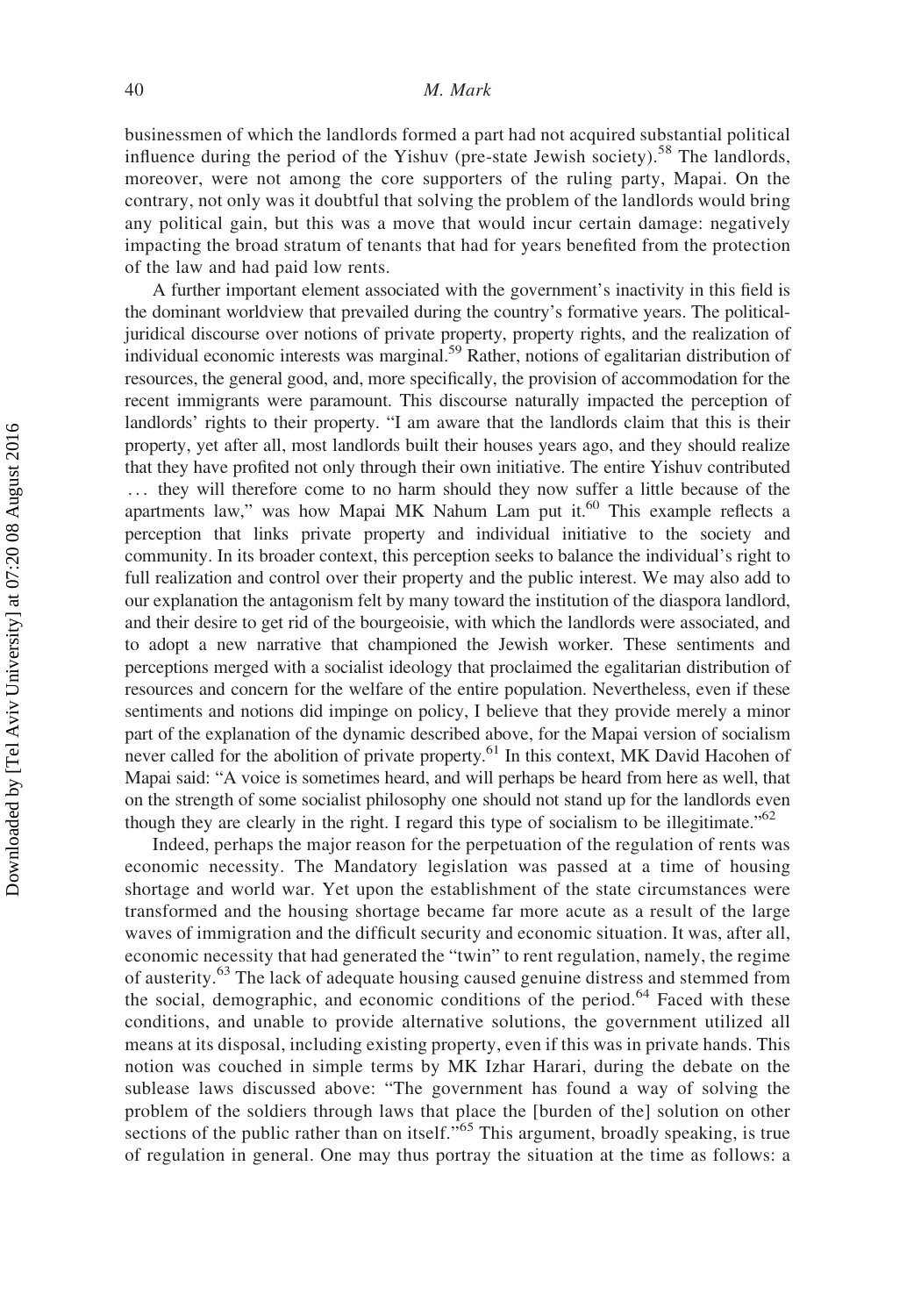government operating in conditions of budgetary deficit and extreme shortage of resources, in constant fear of economic collapse, was impelled to utilize every resource it had, primarily since it had no alternative, in order to house the hordes of immigrants who inundated the country at the time.<sup>66</sup> In this respect, one may view the regulation of the rental market as a mechanism for the redistribution of property.

#### A new reality

By passing the Tenant Protection Law in 1954, the government abolished the rent limitation order and re-regulated the relationships between the parties involved in protected rentals. The answer to the question why it was at this precise time that the conditions allowed this reform to take place is a complex one. One may, however, point to a number of factors that coincided in such a way as to enable this step to be taken.

#### 1. The landlords' campaign

In the beginning, despite their attempts to discard this image, the landlords were associated with the bourgeoisie and the well-off middle class, whereas the tenants were regarded as the working masses. In his book The History of the Law of Palestine, Malchi writes that during this period there occurred what he terms "a change of values in the continuous struggle between social classes": "The classes that exist at present are no longer employer and worker, but rather landlord, tenant, and subtenant."<sup>67</sup> It indeed appears that the campaign against regulation of the rental market was, at least in part, a class and ideological struggle. The campaign waged by the landlords for their rights, was an attempt to divest themselves of the bourgeois image that stood in stark contrast to the Zionist-socialist ethos. It is interesting to note that in their struggle the landlords did not, in general, adopt an ideological position that extolled private property and the right to property, but preferred to remain within the confines of the dominant discourse. They thus made frequent use of the argument of historical justice, presenting themselves as a group that had come to Palestine to build the land and now found themselves deprived of their property. In other words, the landlords did not attempt to justify their claim for fair reward on grounds of the right to their property, but rather on their historical right as builders of the land. As a certain landlord wrote to President Ben-Zvi in January 1953: "A great and terrible wrong perpetrated with no pangs of conscience for the past 13 years on a large and good section of citizens, which has benefited the land and its occupants through its construction efforts and is now discriminated against and exploited – having done no wrong and having also brought much benefit to our land."<sup>68</sup> Another significant element of the landlords' campaign focused simply on the attempt to win the sympathy of the public and the state leadership. To this end they presented countless individual tales of elderly people who had become destitute and widows who found themselves without a roof over their head. After some time the landlords' campaign began to bear fruit. Voices expressing unequivocal identification with the travails of the landlords and calling for a just solution to the issue were raised with increasing frequency both in the contemporary press and in the Knesset. It would, however, appear that other factors contributed to this change, in addition to the success of the campaign itself.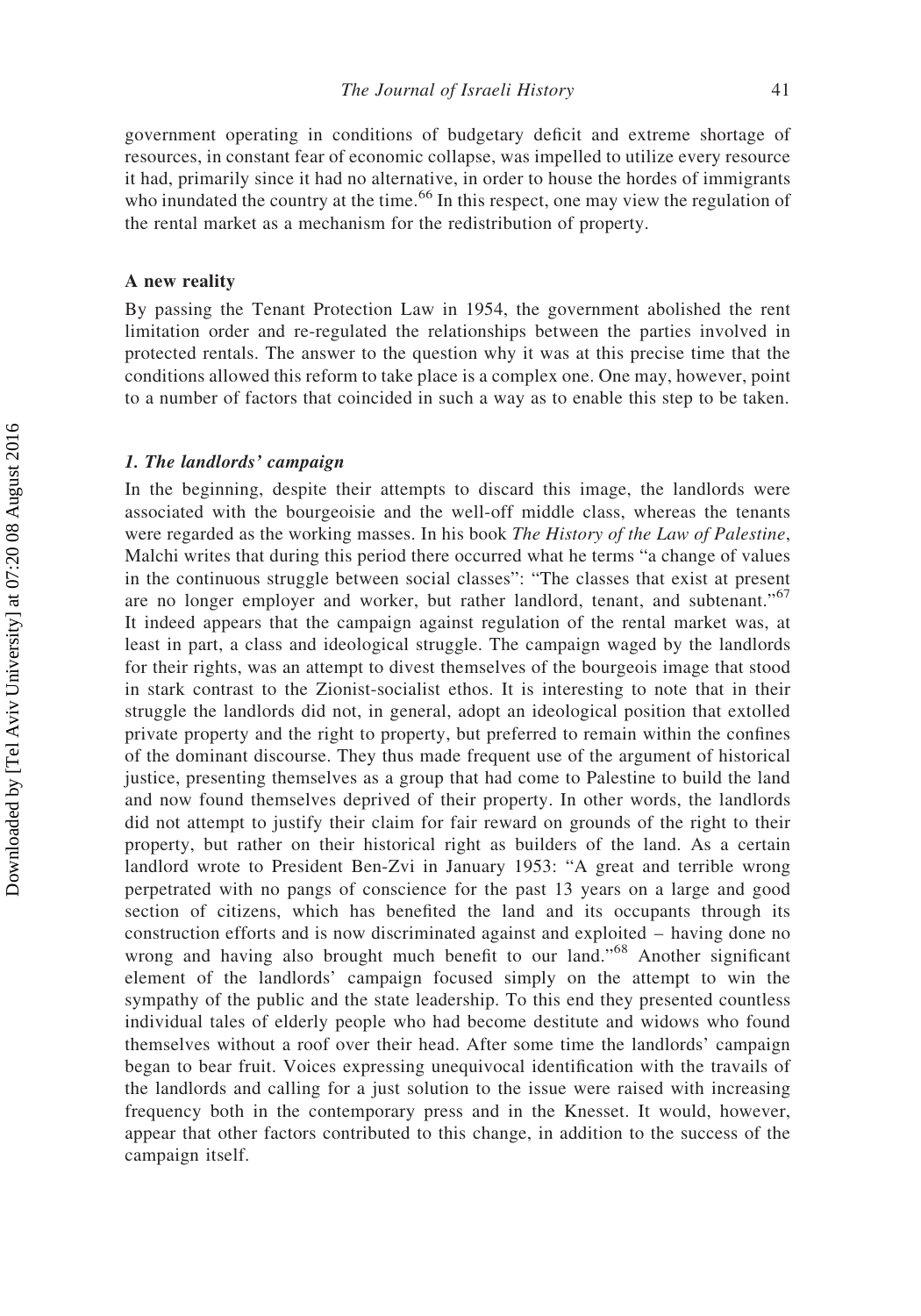## 2. The austerity program and transformations in public opinion

During the initial years of statehood, the government waged a concerted propaganda campaign against the phenomenon of the black market in food, which threatened the regime of rationing and austerity. Most of the public grit its teeth under the austerity regime, and although many were compelled to purchase basic commodities on the black market, they looked askance at those who profited from the situation. The black market in key money thus became entwined in the growing resistance to profiteering as such. In other words, once a large section of the public found itself in a situation reminiscent in many respects to that about which the landlords were protesting, it identified with them more readily and could empathize with their claims. Unsurprisingly, overcharging for key money on the part of tenants who exploited the regulatory laws was criticized in terms similar to those used to castigate the profiteering in the food market, as calls to purify the abomination and to eradicate it were heard from all quarters.<sup>69</sup> The linkage between profiteering in the food market and profiteering in the rental market extended beyond terminology. For example, the prohibition on receiving key money was linked at a certain stage to the prohibition on dealing in the black market for basic commodities, since both these practices were perceived to be instances of unacceptable profit making.<sup>70</sup>

An additional factor that induced change in the public's attitude toward the landlords was the growing tendency toward exploitation on the part of primary tenants. They began to be perceived not as a weak sector in need of the law's protection, but rather as an exploitative stratum that made immoral use of the law in order to deprive the landlords and abuse the subtenants. As circumstances gradually evolved, a growing proportion of tenants were no longer impoverished laborers or recent immigrants; some were members of the liberal professions or businessmen who earned a good living but continued to reside in rented accommodation, in some cases in large apartments in central areas of the city, while paying negligible rent. As time passed the deportment of many of the tenants came under increasing criticism and was on occasion described as profligate: "A particular set of tenants that constitutes an obstacle and a disgrace to us all has established itself ... those who legislated the law, who prevented landlords from raising rents, neither believed nor imagined that we should arrive at such a magnitude of exploitation ... this has exceeded all moral dimensions ... this phenomenon has generated a layer of sharks in our community ...."<sup>71</sup>

The press, too, expressed considerable criticism of the prevalent exploitation: "The appalling sin of key money constitutes merciless exploitation and completely gratuitous profits. This is the basest parasitism."<sup>72</sup> One can, in fact, discern a process of role reversal: while in the beginning the landlords were perceived as property owners who became rich at the expense of the working class, as the years passed a certain shift occurred and the tenants came to be regarded as profiteers who charged exorbitant key money and exploited both the landlords and their subtenants.

## 3. The new economic policy and the rise of the General Zionists

Alongside these explanations, the developments portrayed above should be examined within a broader sociopolitical context. The decision to annul the Mandatory regulatory arrangement was influenced by additional processes that were occurring at the time. First was the declaration of the new economic policy in 1952, which comprised the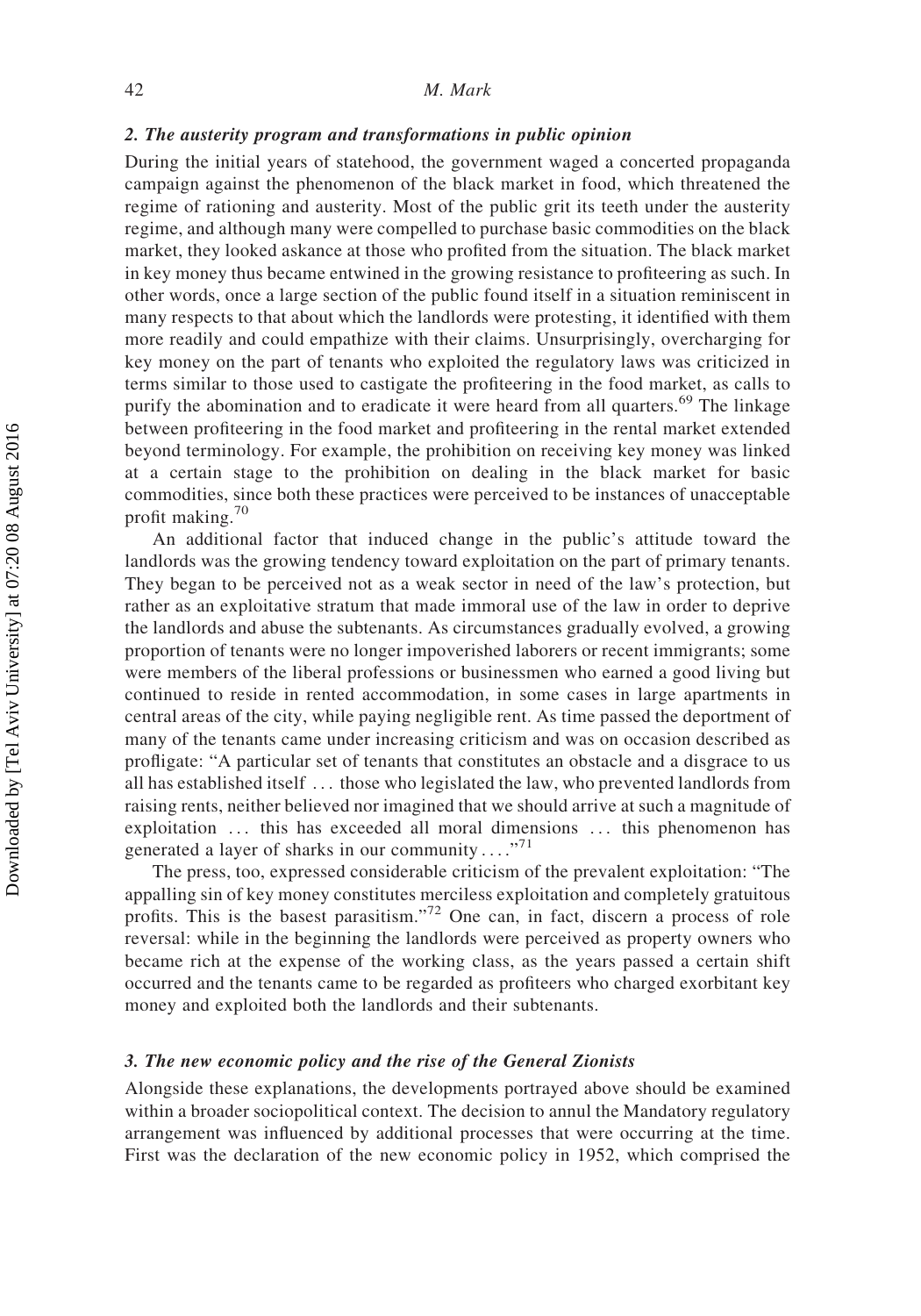ending of inflationary government funding, devaluation of the currency, annulment of control over some products, and an easing of control over others.<sup>73</sup> Second, the central regulatory system of food and basic commodities rationing that operated alongside the regulation of the rental market had undergone significant modification.<sup>74</sup> A further important factor was the rise of the General Zionists Party, which in late 1952 became Mapai's senior coalition partner in Israel's fourth government. This party grew out of a unification of several organizations, including the Federation of Landlords, and favored the free market, a liberal economy, and individual capital.<sup>75</sup> It represented the country's long-established residents, members of the middle class, and people who ran their own businesses, and it was only natural that its Knesset members had championed the landlords' campaign over the years.<sup>76</sup> Among the issues at the center of the election campaign that began in 1951 were the above-mentioned dichotomies: socialism versus the bourgeoisie, the free market versus centralism, as well as several topics that were integral to regulation, such as the cost of living, just distribution, and housing. "Let us live in this country!" the slogan used in the General Zionists' campaign, expressed the economic and class interests of the landlord sector and of a broad section of the public that had had enough of austerity. The General Zionists obtained 20 seats in the elections held on July 30, 1951, almost trebling their representation. For a range of reasons, however, the coalition negotiations with the party broke down and it did not become a partner in Israel's third government headed by Mapai. Just over a year after taking power, on December 19, 1952, this government was replaced by the fourth government, in which the General Zionists Party constituted a major partner. Mapai itself underwent certain transformations in light of the changed circumstances and voting trends. The population refused to accept the economic restraints and resisted the limits placed on its freedoms. The election results broadcast a clear signal that the established population, which had in the past been willing to accept personal sacrifice for the general good, had grown somewhat weary of bearing this burden.<sup>77</sup> This development, whereby a party that championed the principles of the free market and individual capital became a senior partner in the coalition, fused with additional factors mentioned here such as the new economic program, the weakening of the parallel regulatory system, namely, the control over food, and the landlords' successful campaign. All these contributed significantly to the annulment of the regulatory regime and its replacement by a new arrangement.<sup>78</sup>

A further element that led to the reform being implemented at this time was the overall transformation in the sphere of housing. The construction boom in the public sphere, the offer of housing solutions that did not require ownership of the apartments, the establishment of development towns, and large-scale construction activity in the immigrant *moshavim*, the periphery, and the neighborhoods of major cities, all paved the way for an albeit long overdue solution to the housing problem.<sup>79</sup>

A series of social, economic, and political factors thus eventually led to the annulment of the Mandatory laws pertaining to rent and their replacement by a new law passed by the Knesset.

## Conclusion

Since housing is a sphere of considerable social and economic importance, the regulatory regime stood at the center of a fierce political and public dispute. Ideas and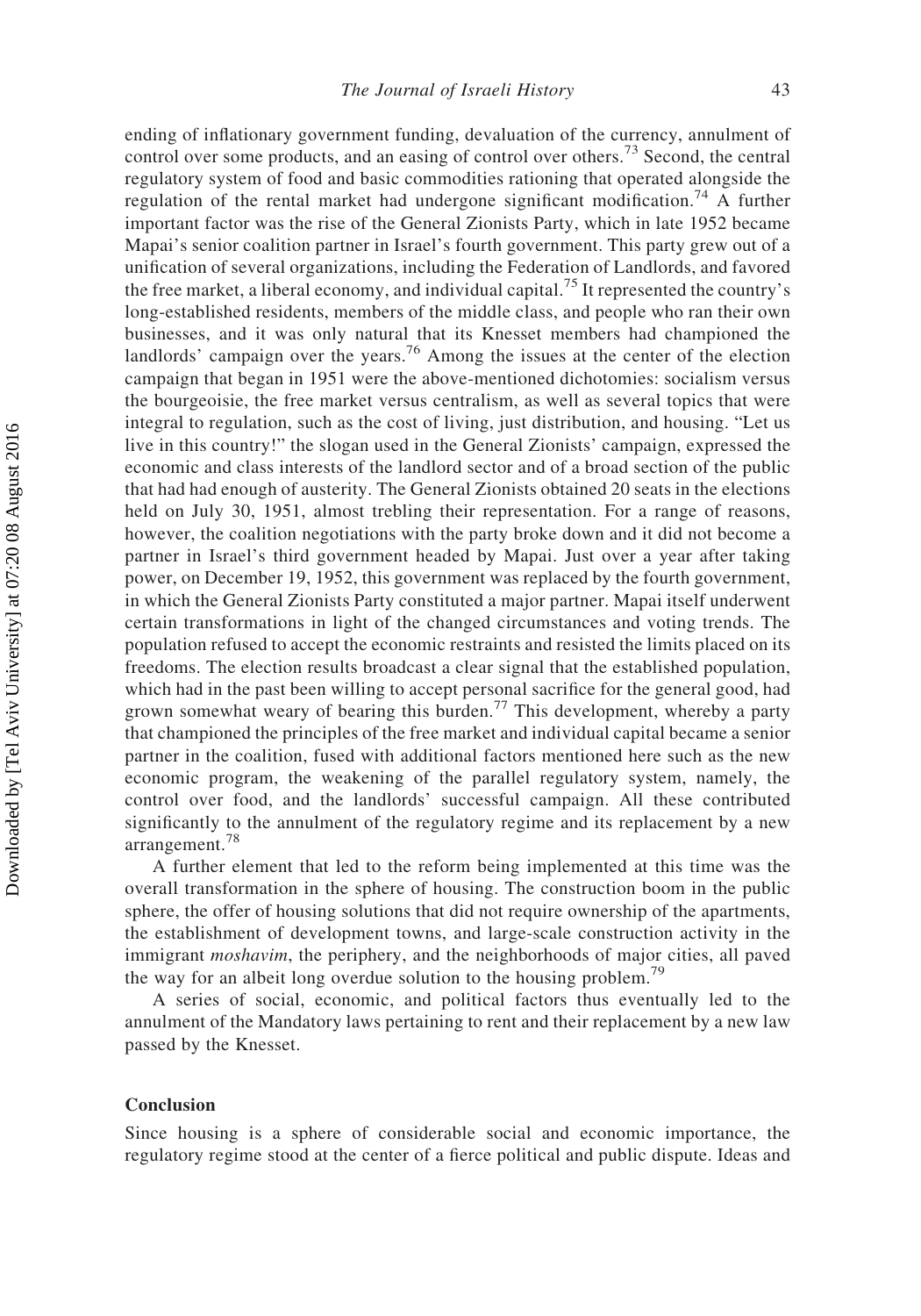#### 44 M. Mark

standpoints on social disparities, distributive justice, equality, class struggle, and political power relations all played a part in the debate, which took place under singular historical circumstances: a difficult security situation, an economy struggling to survive, rampant inflation, absorption of immigration of an unprecedented magnitude, and the establishment of a state, with all that it entailed. Along with the extended period of regulation, these circumstances tended to generate extreme conditions within the housing market and to radicalize public reaction. Over time, as the regulatory regime persisted, social practices that transgressed the decrees of the regulatory legislation emerged and undermined this regime. This was particularly evident in the black market that blossomed under the noses of the authorities. The leadership was well aware that regulation had its imperfections. The public's resistance to regulation was likewise well known, and its growing intensity, one imagines, could have been foreseen from the outset. Yet this was a sphere beset by weighty economic and political interests and one that constituted a cornerstone of Zionist ideology, namely the provision of accommodation to every Jew. As such, it encompassed considerable political and ideological significance, which deterred the political leadership from reforming the sphere for many years. It is difficult to determine the relative weight of necessity and of the other factors enumerated here: a worldview that did not sanctify private property; the political weakness of the unrepresented sector of the landlords, which constituted a minority whose rights could be infringed with impunity; the fact that this was a meaningful and accessible economic resource that could be easily controlled; the desire to offer an economic benefit to tenants; or sheer necessity created by the economic circumstances and the housing shortage. Nonetheless, while the regulation seriously infringed landlords' property rights, did them a prolonged injustice, and created numerous social anomalies, a broad stratum of tenants that numerically far exceeded that of the landlords enjoyed cheap and accessible housing for many years.

The tale of the regulation of the rental market in Israel's early years is thus a complex one, and of interest in several respects. First, this is a fascinating chapter of history that provides a glimpse into the social processes and structures that characterized the country's formative years. In this context, the regulation of rents shaped the relations and the reality of daily life in many Israeli homes in those years. Second, this is a narrative of colliding value systems: control versus free market, and individualism versus the general good. Third, the landlords' campaign encompassed further confrontations: the class struggle between old-timers and property owners on the one hand, and those who arrived on the later waves of immigration and the workers on the other, as well as the struggle waged between Mapai and the General Zionists. Fourth, this is a story of the dialogue conducted between law and society, and of the significant role played by the law in fashioning everyday life, relations between people, and the constitution of public life and the public sphere. Over a period of many years, the regulatory laws shaped economic and social relations between broad sections of the population, and they serve as an instructive example of the manner in which law shapes and constitutes social reality, from the superstructure of economic institutions, political power and political influence, and the dynamics between various groups and classes within society, to the design of the physical space occupied by people and the impact on interpersonal relationships between individuals and their fellows, their neighbors, and their families.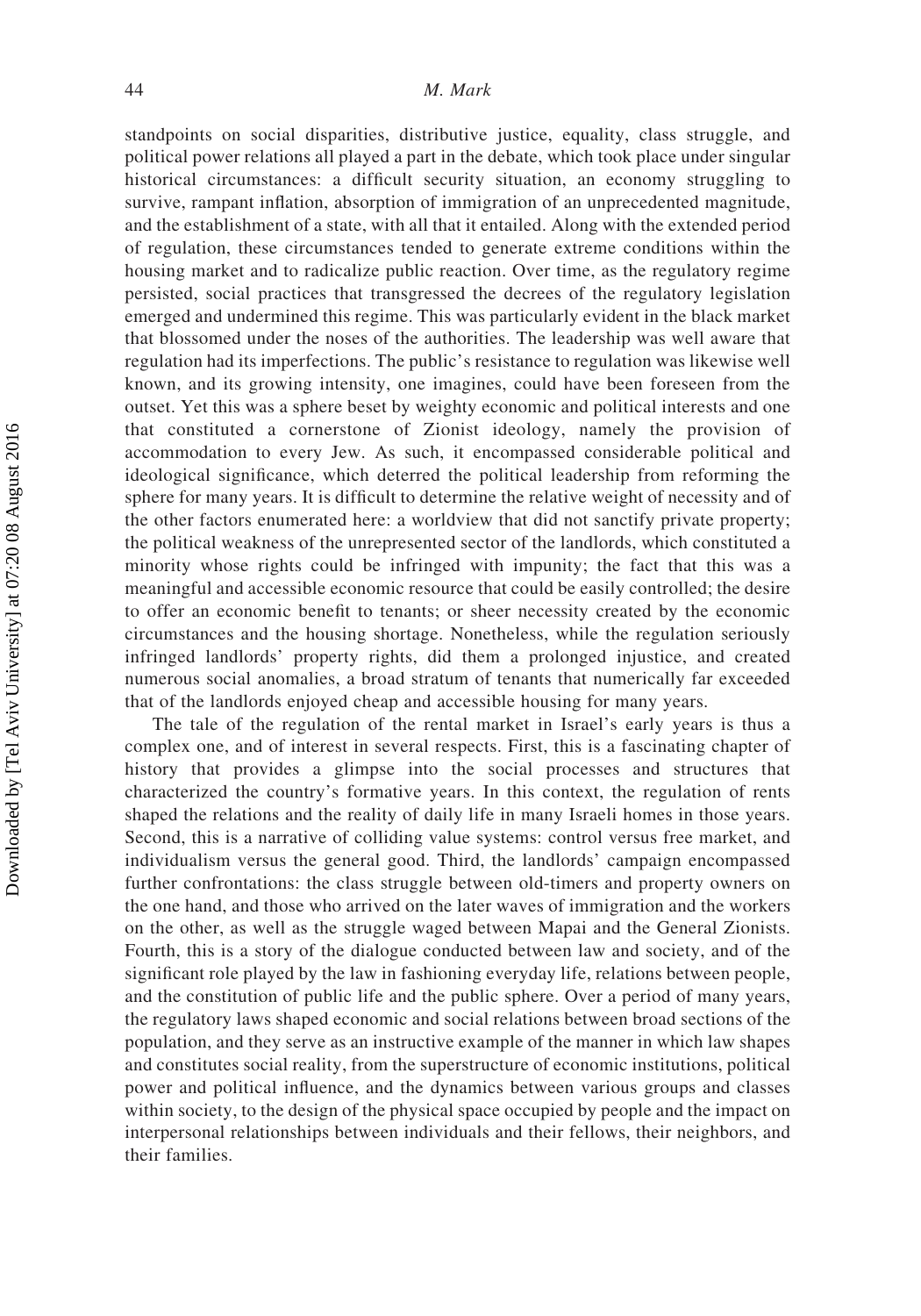#### Acknowledgments

This article is based on an MA thesis in law written under the supervision of Professor Dafna Barak-Erez, at the Faculty of Law of Tel Aviv University in 2011. I thank Dafna Barak-Erez, Orit Rozin, Binyamin Blum, and Dror Goldberg for their comments. I would also like to thank the Zvi Meitar Center for Advanced Legal Studies at Tel-aviv University for the generous support.

## Notes

- 1. Plessner, Political Economy of Israel, 10; Manirav, "Hok haganat ha-dayar"; Shemesh, Ha-madrikh ha-huki.
- 2. Report of Rents Committee of Enquiry, Palestine Gazette (hereafter PG), no. 430, Supp. 2, March 26, 1934.
- 3. Ibid., 266.
- 4. Landlords and Tenants (Ejection and Rent Restriction) Ordinance, no. 11 of 1934, PG, no. 432 Supp. 1, April 5, 1934, 137.
- 5. See, for example, Report of the Advisory Committee on Rental, 4, Israel State Archives, Jerusalem (hereafter ISA), C-15/5725; Divrei ha-Knesset [Knesset Record] (hereafter DK) 14 (1953): 1816. See also the presentation of the Tenant Protection Law, 1953 by Minister of Justice Pinhas Rosen, ibid.
- 6. Rent Restriction (Dwelling-Houses) Ordinance, 1940, PG 1065 Supp. 2, December 20, 1940, 230. As mentioned, the ordinance in force up to then applied only to certain urban areas. However, the mass movement of people from the cities, where the existing laws were applied, to rural areas and to unregulated cities led many landlords to exploit the lack of control and to charge extortionate rent. The new legislation sought to prevent such behavior "wherever the apartments are located" (Draft: An Ordinance to Prevent Profiteering in the Rent of Dwelling-Houses, PG 1049, Supp. 2, October 10, 1940, 1057).
- 7. See Rozin, Hovat ha-ahavah ha-kashah, 21; Seidman, "Unexceptional for Once," 18;
- 8. See clause 11 of the ordinance, which stipulates that the law in force in Palestine on May 14, 1948, would continue to be valid.
- 9. See Gross, "Ha-mediniyut ha-kalkalit be-Yisrael," 325, 334; Naor, "Ha-tzena," 97 98.
- 10. 10 See, for example, Report of the Public Committee on the Matter of Key Money, March 26, 1957, ISA C-4704/15,; Nun Ben Nun, "Yoman Kalkali" [Economic journal], Davar, June 22, 1949, 2; B. Goldberg, "Hok ha-batim ha-hadashim 1953 alul lehamit sho'ah al alfei mishpahot dayarim" [The new houses law is liable to devastate thousands of tenant families], Davar, May 5, 1954, 2; "Skirat shvakim" [Market survey], Davar, February 25, 1953, 2; Shlomo Rimmer, "Darush shinui be-mediniyut ha-bniyah veha-diyur" [A change in construction and housing policy is required], Davar, May 20, 1952, 2; Zvi Magen, "Safsarut be-nikhsei nifkadim" [Profiteering from absentees' properties], Davar, October 26, 1950, 2. See also DK 7 (5711-1951): 334, 331, 338.
- 11. DK 5 (1950): 1512.
- 12. Ibid., 1506.
- 13. Ibid., 1504.
- 14. Ibid., 1508.
- 15. Ibid., 1503. See also the address by MK Moshe Ben Ami of the Sephardi Party, ibid., 193.
- 16. Ibid., 1516.
- 17. Ibid., 1509.
- 18. Ibid., 1510.
- 19. MK Yisrael Bar Yehuda, Mapam, ibid., 7 (1951): 59.
- 20. Ibid., 60.
- 21. Ibid., 62.
- 22. Ibid., 61.
- 23. Tenant Protection (Sublease, Accommodation of Guests and Exchanges) Law, 5711 1950.
- 24. The infringement of landlords' proprietary rights is a specific instance of the broader juridical issues of governmental appropriation, nationalization of property, and expropriation. Indepth discussion of these issues goes beyond the scope of this article, as does the exploration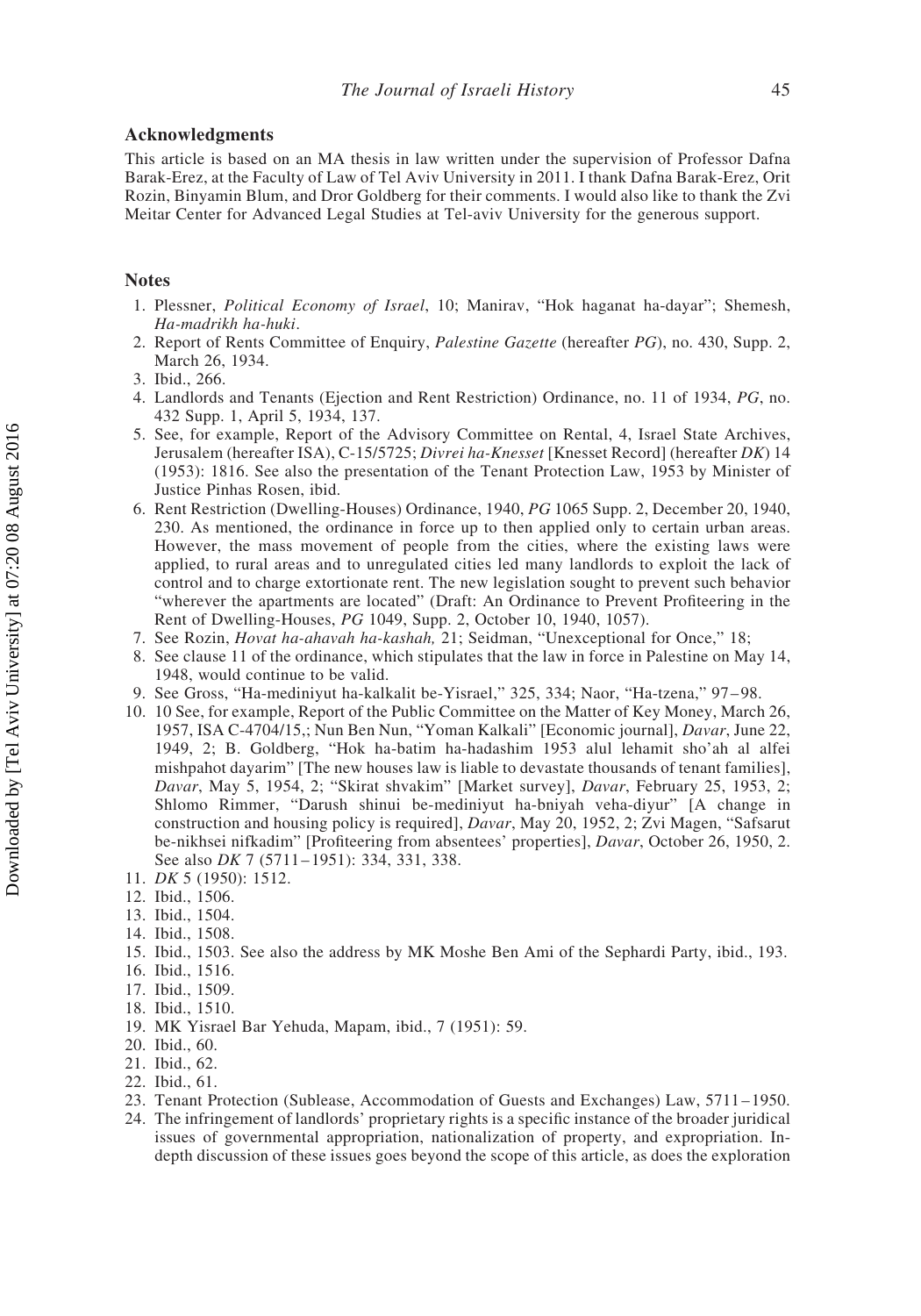of fundamental questions that they raise, such as the proportionality of infringement of property rights, the circumstances in which it is justifiable to infringe upon private property in order to attain a worthy social objective, as well as the question of the compensation offered in such cases. The following are examples of the extensive literature and judgments that address these questions: Supreme Court judgment 2390/96 Yehudit Kressik v. The State of Israel, verdict 65 (2) 662; Dagan, "Shikulim halukatiyim," 491; Dagan, "Dinei netilah shiltonit," 673; Gross, "Zekhut ha-kinyan," 405.

- 25. For more on this topic, see Rozin, Hovat ha-ahavah ha-kashah; Naor, "Ha-tzena."
- 26. Yihye Moshe Mizrahi of Tiberias to the State President of Israel Yitzhak Ben-Zvi, March 9, 1954, ISA C-13/12.
- 27. DK 14 (1953): 1821.
- 28. Jerusalem Landlords Association to Dov Yosef, Military Governor, November 18, 1948, ISA, C-274/9.
- 29. B. Beckelman to Dov Yosef, Governor of Jerusalem, December 6, 1948, ISA, C-274/9.
- 30. See Advocate Martin Woolfson to Minister of Justice, August 1, 1948, ISA 5732/C-5. Despite applications by the public and promises made by the authorities to reactivate the courts, irregularities in the courts' operation persisted for many years after the founding of the state and after the bombardments and hostilities had come to an end. See, for example, Y. Governik, Deputy Director of the General Administration Branch, to the Ministry of Justice, November 4, 1949, ISA 2210/C-4.
- 31. See, for example, Director of the Courts Department to Pinhas Rosen, Minister of Justice, October 21, 1949 ISA 5658/C-9. A further example is provided by the court in Safed, originally established in 1944 (notification of which was posted in PG, no. 1352, Supp. 2, August 17, 1944, 619, which ceased to function for several years because its Arab member had left, another member had resigned, and the third had died. The court was reestablished only in 1953 (ISA 5732/C-5).
- 32. Even small settlements such as Kfar Shemaryahu, Ramat Hadar, Kiryat Yam, and Even Yehuda, were allocated their own courts. Sixteen rental courts functioned in the center of the country in early 1952. See S. Yeshayahu to the General Administration Branch at the Ministry of the Interior, January 10, 1952, ISA 5732/C-2.
- 33. In early December 1951, for example, the Ministry of Justice submitted a request to the Interior Ministry to provide it with a list of all the courts functioning in the country and the dates of their establishment. The Interior Ministry did not possess such a list either and had to approach the District Commissioners, requesting them to submit the list of courts in their districts as soon as possible. See ISA 5732/C-2.
- 34. See, for example, Report on the Activity of the Rental Courts, March 13, 1952, ISA 2210/ C-56; Courts Director to the Legal Advisor to the Government, January 15, 1951, ISA 5732/ C-2.
- 35. Director of the Courts Division to the Minister of Justice, November 30, 1950, ISA 5658/ C-10.
- 36. See State Attorney to the Minister of Justice regarding the defective constitution of the Tel Aviv and Petah Tikva rental courts, December 14, 1949, ISA 5658/C-10; Director of the Courts Division to Pinhas Rosen, Minister of Justice, October 21, 1949, ISA 5658/C-9; Minutes no. 16C of Meeting of the Sub-Committee on the Tenant Protection Law of the Constitution, Law and Justice Committee, the Second Knesset, January 4, 1954, 1, ISA 73/ C-26.
- 37. Ignorance of the fundamental and the procedural law was manifested also in the working of the courts themselves. They on occasion contacted various judicial and administrative bodies to request instructions regarding legal issues. See, for example, Shlomo Har-Even, Chairman of the Netanya Rental Court, to the Interior Ministry's Legal Advisor, January 11, 1949, ISA 5658/C-8; Secretary of the Jerusalem Rental Court to the Ministry of Justice, August 9, 1949, ISA 5658/9; President of Tel Aviv District Court to Chairman of the Givatayim (Apartments) Rental Court, July 5, 1951, ISA 5732/5.
- 38. For example, in December 1953 the Ramat Hadar Local Council asked the Ministry of Justice how it should make appointments to the courts, without distinguishing between the rental court, which addressed the issue of the level of rents, and the court that dealt with small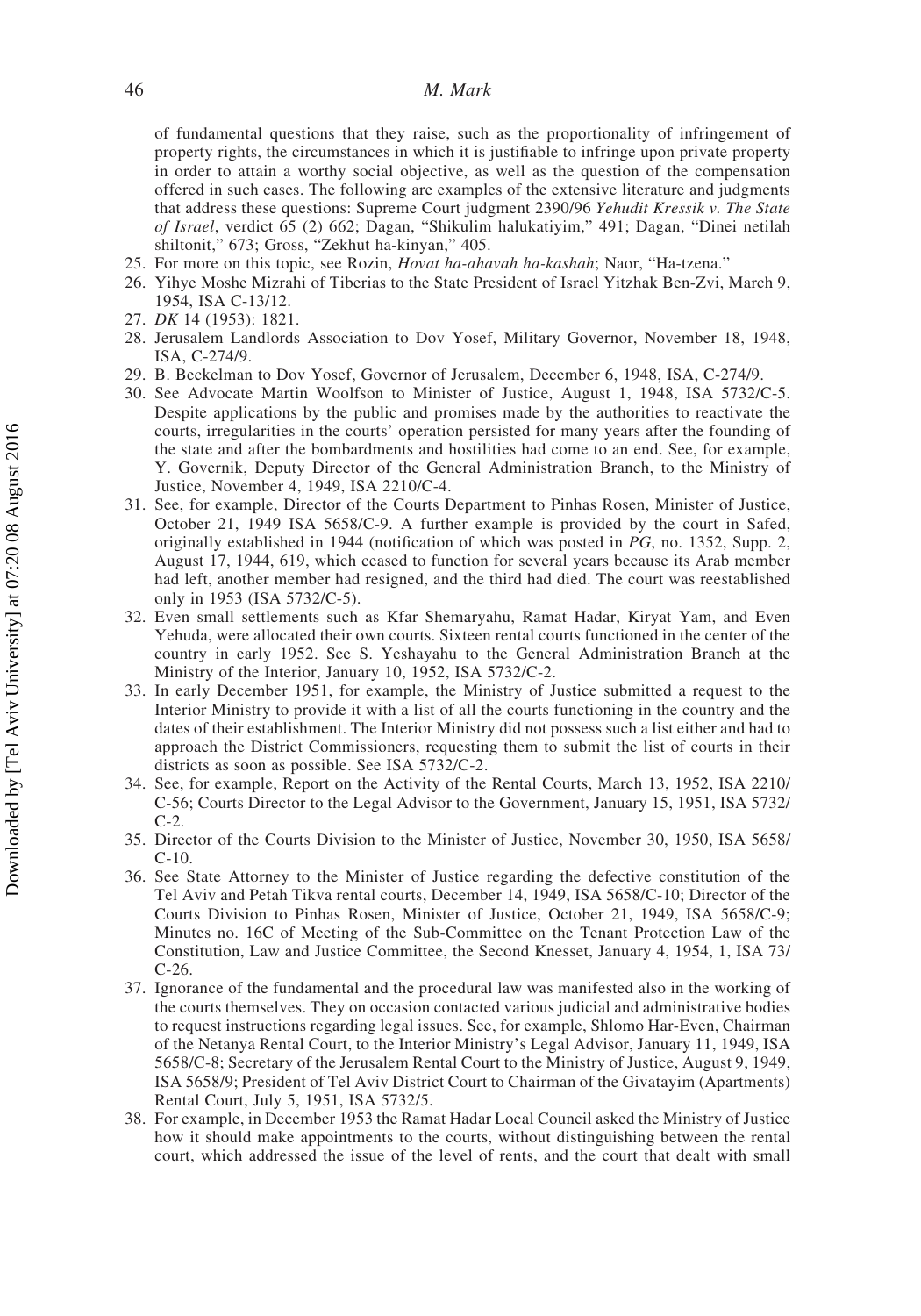businesses. See Yosef Kokia, Director of the Ministry of Justice, to Ramat Hadar Local Council, December 16, 1953, ISA 5732/C-5.

- 39. In a particular instance the chairman of the Netanya rental court sought to consult the Interior Ministry about one of the cases. The Interior Ministry's legal advisor replied thus: "As a legal advisor to the Interior Ministry, that is, as an official who engages in administration, I am not authorized to guide the court on questions that await its decision ... one of the fundamental rules of a democratic regime is the separation of powers – the legislature, the executive, and the judiciary, and particular care should be taken that the executive branch does not intervene in the courts' sphere of activity." Dr. N.A. Hornstein, Legal Advisor to the Interior Ministry, to Shlomo Har-Even, Chairman of the Netanya Rental Ccourt, January 14, 1949, ISA 5658/C-8.
- 40. See, for example, Hadera District Officer to Ministry of Justice, January 27, 1952, ISA 5732/C-5. See also Yosef Picker, Chairman of Ramat Hasharon Rental Court, to Ministry of Justice, August 14, 1953, ibid.
- 41. See, for example, L. Henman, Deputy Legal Advisor to the Government, to Director of the Courts Department, May 28, 1952; and General Secretary of the Netanya Court to the Ministry of Justice, May 7, 1952, ibid. It was eventually agreed upon that the Government Secretary would submit the documents to Koshmirski. Government Secretary to Secretary of the Netanya Rental Court, June 9, 1952, ibid.
- 42. Director of Courts to the Legal Advisor to the Government, January 15, 1951, ISA 5732/C-2.
- 43. Report on the activity of the rental courts, March 13, 1952, ISA 2210/C-56.
- 44. Director of the Courts Department to the General Administration Branch of the Interior Ministry, February 28, 1950; and Y. Governik, District Commissioner, to Director of Courts, February 14, 1950, ISA 2210/C-4.
- 45. The committee's letter of appointment was published in Yalkut ha-Pirsumim [Official Announcements Gazette], no. 142, March 1, 1951, 641.
- 46. Ibid., 5.
- 47. Ibid.
- 48. The Tenants' Protection Law, 5014 1954. The law constituted merely the harbinger of a long series of public committees and statutory amendments, which culminated only in 1972, when the Tenant Protection Law that is in force today was published. The new law incorporated all its predecessors, and enabled the government to adjust rentals once a year. Since 1973 the government indeed raises controlled rents each year.
- 49. DK 14 (1953): 1818 19.
- 50. Rent Restriction (Dwelling-Houses) Ordinance (Amendment) Law, 5712–1951. Sefer ha-hukim, no. 88, December 26, 1951.
- 51. Prevention of Profiteering and Speculation (Jurisdiction) Ordinance, 1948, Iton Rishmi, no. 44, January 21, 1949.
- 52. Malchi, Toldot ha-mishpat be-Eretz-Yisrael, 176
- 53. MK Klibanov, General Zionists faction, DK 5 (1950): 1515.
- 54. One such example is provided by the correspondence conducted in 1953 between a local lawyer from Even Yehuda named Shmuel Hadari and the director general of the Ministry of Justice. Hadari applied to the Ministry of Justice on behalf of a client resident in Even Yehuda, enquiring whether a rental court actually existed in the town, adding "If such a court does not exist, I request that it be appointed." He also wrote that he was aware that the Knesset was currently holding debates about a new law, yet, "this has gone on for years now, and who knows when the law will be enacted, and when it is enacted – when the judges will be appointed, and so forth." Attorney Shmuel Hadari to Ministry of Justice, December 24, 1953, ISA C-5732/5. The reestablishment of the court in Nazareth was likewise affected by the uncertainty surrounding the enactment of the rental law and its timing. It appears that the court set up in the city in 1944 (the court's composition was published in PG, no. 1352, Supp. 2, August 17, 1944, 619) existed only "on paper," since some its incumbents had died while others were absent. M. Kremer, Commissioner of Special Positions, to Director General of the Ministry of Justice, September 8, 1953; and Yosef Kukia to Commissioner of Special Positions at the Ministry of the Interior, August 16, 1953, ISA C-5732/5. In this context, a Justice Ministry official wrote in 1953 that since one could not know when the tenant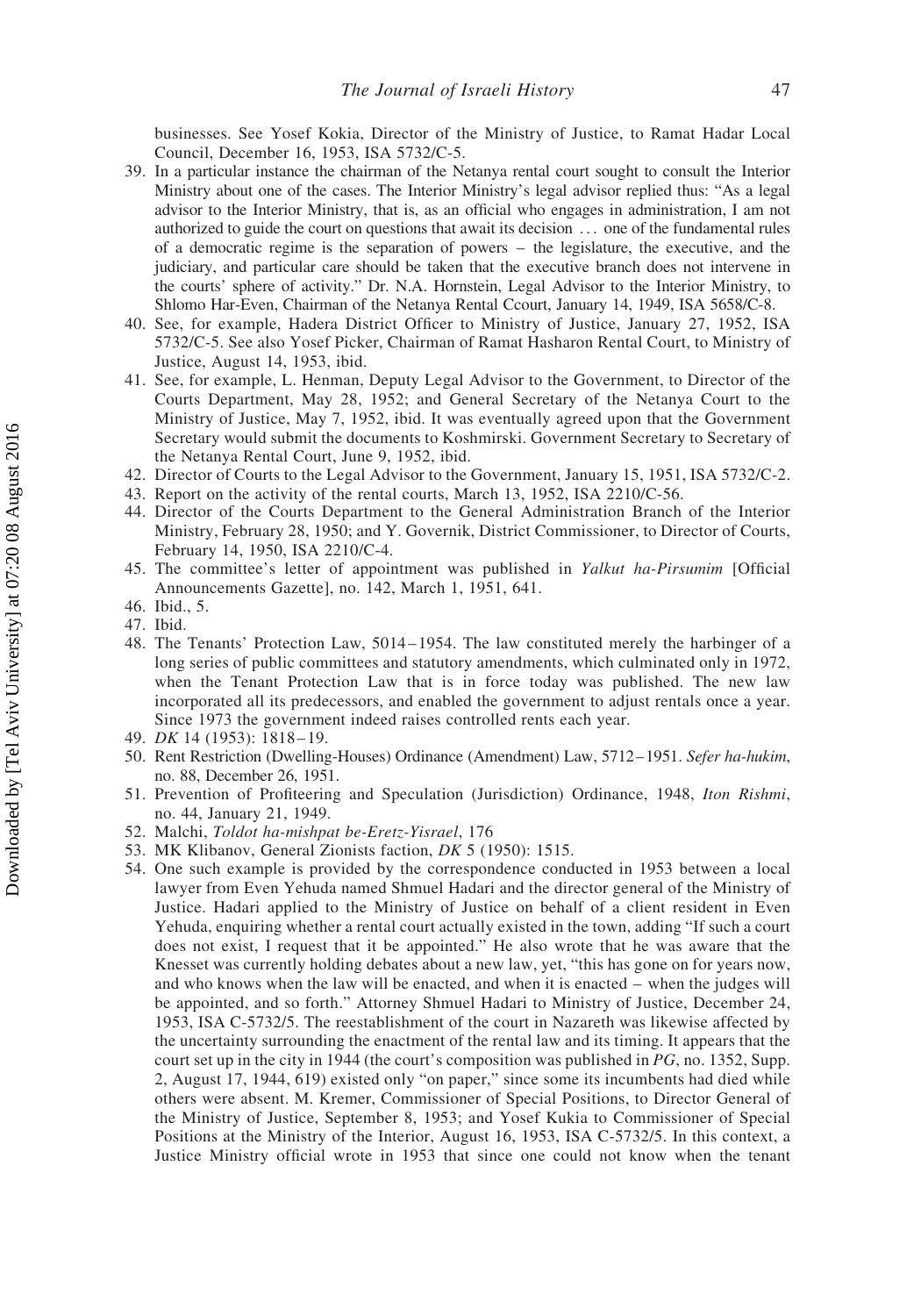protection law would be passed by the Knesset, steps should be taken to set up a rental court in the city. See, S. Landman to the Galilee Governor, July 27, 1953, ISA C-5732/3.

- 55. ISA C-2210/6.
- 56. Yalkut ha-Pirsumim, no. 332, February 4, 1954.
- 57. DK 5 (1950): 1504. See also Y.M.P to President Yitzhak Ben-Zvi, January 17, 1953, ISA 51/14-4.
- 58. Ben-Uzi, "Tenu lihyot ba-aretz ha-zot!"
- 59. For more on this topic, see Shiloah, Merkaz holekh ve-ne'elam, Lissak, Ha-elitah shel ha-yishuv ha-yehudi; Elro'i, "'Gedud ha-avodah' shel ba'alei ha-melakhah."
- 60. MK Lam, DK 3 (1950): 196.
- 61. Eisenstadt, Ha-demokratiyah be-Yisrael, 135 40; Shapira, Demokratiyah be-Yisrael, 160; Bareli, Mapai be-reshit ha-atzma'ut; Kedar, Mamlakhtiyut, 152.
- 62. MK David Hacohen, DK 14 (1953): 1821.
- 63. In late April 1949 Prime Minister David Ben-Gurion, announced the implementation of a regime of rationing and austerity, which took the form of regulation of the market in such a way as to nullify differences in financial means between citizens by introducing an egalitarian distribution of basic commodities. See also Yosef, Yonah ve-herev, 228; Ga'aton, "Tikhnun kalkali be-Yisrael," 179, 183.
- 64. See Barkay, Yemei bereshit shel ha-meshek ha-yisre'eli, 99; Gross, "Ha-mediniyut ha-kalkalit," 331.
- 65. DK 1 (1949): 598.
- 66. See Gross, "Ha-mediniyut ha-kalkalit"; Gross, "Kalkalat Yisra'el," 137, 141.
- 67. Malchi, Toldot ha-mishpat be-eretz-Yisrael, 175.
- 68. Y.M.P. to President Yitzhak Ben-Zvi, January 17, 1953, ISA N-4/51.
- 69. DK 3 (1950): 193.
- 70. The Tenant Protection (Sublease, Accommodation of Guests and Exchanges) Law, 5711–1950, stipulated that the punishment imposed on someone convicted of receiving key money was equivalent to that imposed on someone convicted under section 6 of the Prevention of Profiteering and Speculation (Jurisdiction) Ordinance, 1948. See also DK 5 (1950): 1507.
- 71. MK David Hacohen, DK 14 (1953): 1821. See also DK 3 (1950): 193; MK Idov Cohen, DK 5 (1950): 1503.
- 72. S. Adler, "Mikhtavim la-ma'arekhet" [Letters to the editor], Davar, February 7, 1949, 2; see also "Be-netivei ha-bikoret" [On the paths of criticism], October 11, 1951, 2.
- 73. For more on this topic, see Horowitz, *Hayim be-moked*, 115–22; Bader, "Ha-prat le'umat ha-medinah," 28; Halevy and Kalinov-Malul, Ha-hitpathut ha-kalkalit shel Yisrael, 6; Rozin, "Israel and the Right to Travel Abroad."
- 74. See, for example, Seidman, "Unexceptional For Once," 129.
- 75. See Rozin, Hovat ha-ahavah ha-kashah, 141; Tzahor, "Ma'arakhot ha-behirot ha-rishonot," 27, 36. For more on this issue, see Goldstein, "Shki'at ha-tziyonim ha-klaliyim."
- 76. See, for example, MK Yaakov Gil, DK 5 (1950): 1505; MK Israel Rokah and MK Yaakov Klibanov, ibid, 1509; MK Sapir,  $DK 3$  (1950): 191 (1950). On the identity of those who arrived in the various waves of immigration, see Sivan, Dor tashah.
- 77. See Rozin, Hovat ha-ahavha ha-kashah, 188–89; Ben Porat, Heikhan hem ha-burganim ha-hem; Gross, "Yozmah hofshit le'umat shuk metukhnan," 73; On the quest for individual expression and disengagement from the grip of the community, see Shapira, "Dor ba-aretz," 202.
- 78. See Weitz, "Miflagah mitmodetet im kishalon."
- 79. See, for example, Patenkin, Ha-meshek ha-yisre'eli ba-asor ha-rishon, 76.

#### Notes on contributor

Maya Mark is a PhD student at the Zvi Meitar Center for Advanced Legal Studies at Tel Aviv University's Faculty of Law. Her dissertation discusses Menachem Begin's legal and democratic worldview. Her LLM thesis, written under the guidance of Prof. Daphne Barak-Erez, dealt with the Administrative Courts and the relations between the executive, the legislature, and the judiciary in the domains of food rationing and rent control during Israel's formative years.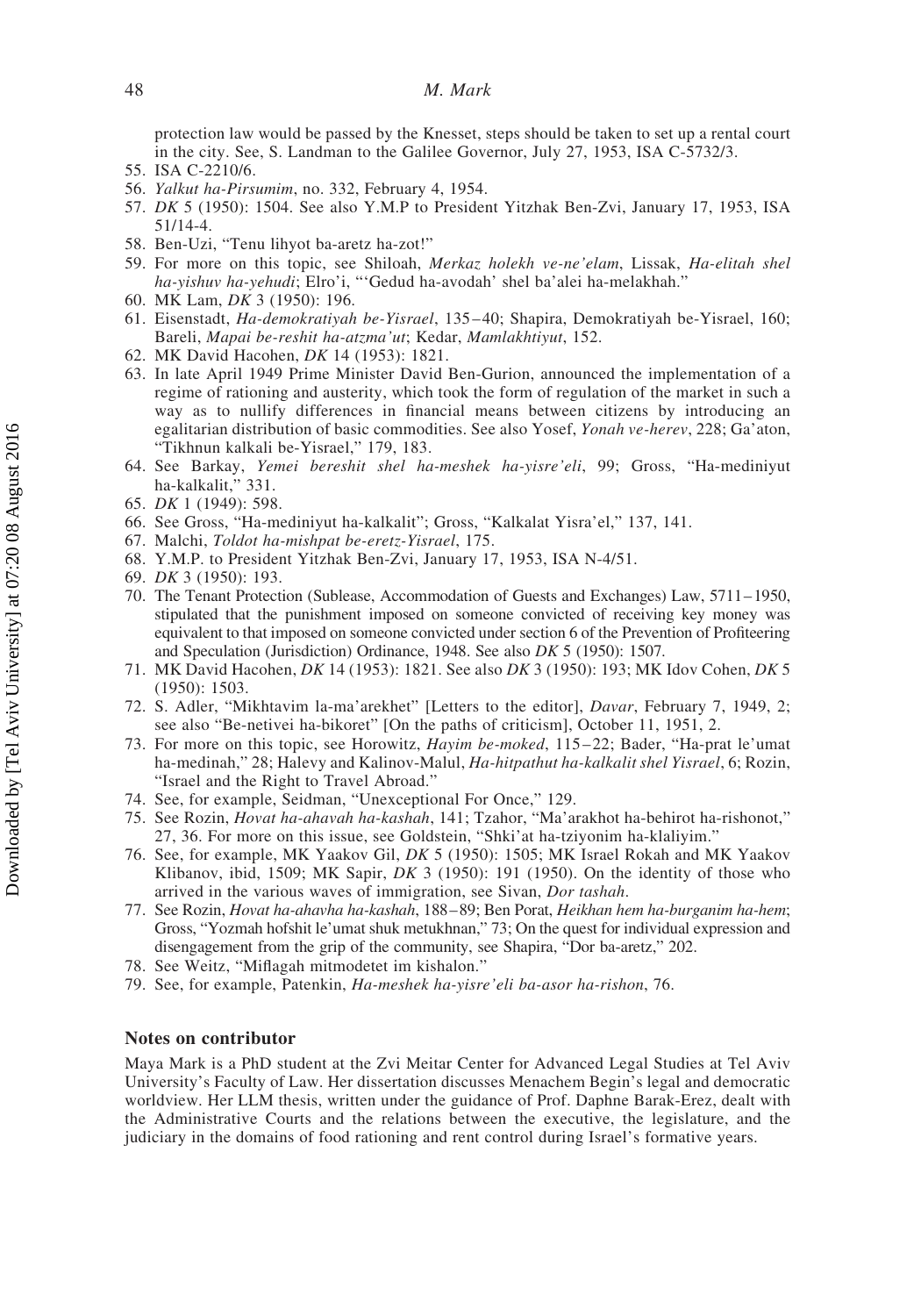#### References

- Bader, Yohanan. "Ha-prat le'umat ha-medinah be-hayei ha-meshek" [Member of the Knesset: The individual versus the state in economic life]. In Kalkalat Yisra'el halakhah u-ma'aseh [Israel economy in theory and practice], edited by Yosef Ronen, 28 – 47. Tel Aviv: Dvir, 1964.
- Bareli, Avi. Mapai be-reshit ha-atzma'ut 1948–1953 [Mapai in the early independence, 1948– 1953]. Jerusalem: Yad Ben-Zvi, 2007.
- Barkay, Haim. Yemei bereshit shel ha-meshek ha-yisre'eli [The beginning of the Israeli economy]. Jerusalem: Mossad Bialik, 1990.
- Ben Porat, Amir. Heikhan hem ha-burganim ha-hem [The bourgeoisie: The history of the Israeli bourgeois]. Jerusalem: Magnes Press, 1999.
- Ben-Uzi, Yaniv. "Tenu lihyot ba-aretz ha-zot! Mifleget ha-tziyonim ha-klaliyim, 1949 1952" [Let us Live in this country! The General Zionist Party, 1949 – 1952]. Cathedra, no. 127  $(2008): 141 - 68.$
- Dagan, Hanoch. "Dinei netilah shiltonit ve-dinei taharut: Likrat siah kinyani hadash" [Laws of governmental appropriation and competition laws: Toward a new property discourse]. In Sefer ha-shanah shel ha-mishpat be-Yisrael [Yearbook on Israeli Law], edited by Ariel Rosen-Zvi, 673 – 744. Tel Aviv: Papyrus, 1996.
- Dagan, Hanoch. "Shikulim halukatiyim be-dinei netilah shiltonit shel mekarke'in" [A distributive analysis of takings]. Iyunei Mishpat 21, no. 3 (1998): 491-524.
- Eisenstadt, S. N. Ha-hevrah ha-yisre'elit be-tmuroteha [The transformations of Israeli society]. Jerusalem: Magnes, 1989.
- Elro'i, G. "'Gedud ha-avodah' shel ba'alei ha-melakhah, sipuro shel etos she-nikhshal" [The artisans' 'work brigade,' The story of a failed ethos]. Iyunim Bitkumat Israel 13 (2003):  $255 - 76.$
- Ga'aton, Arieh L. "Tikhnun kalkali be-Yisrael, toldotav u-ve'ayotav" [Economic planning in Israel, its history and problems]. In Kalkalat Yisrael halakhah u-ma'aseh [Israel economy in theory and practice], edited by Yosef Ronen, 179 – 202. Tel Aviv: Dvir, 1964.
- Goldstein, Amir. "Shki'at ha-tziyonim ha-klaliyim ve-kishalon ha-alternativah ha-liberalit, 1959 – 1961" [The demise of the General Zionists and the failure of the liberal alternative, 1959 – 1961]. Iyunim Bitkumat Yisrael 16 (2006): 242 – 93.
- Gross, Eyal. "Zekhut ha-kinyan ke-zekhut hukatit ve-hok yesod: Kevod ha-adam ve-heruto" [Property as a constitutional right and basic law: Human dignity and liberty]. Iyunei Mishpat 21 (1998): 405 – 47.
- Gross, Nahum. "Ha-mediniyut ha-kalkalit be-Yisrael, 1948 1951: Be'ayot ha-ha'arakhah ha-mehudeshet" [Economic policy in Israel, 1948–1951: The problems of reappraisal]. In Lo al ha-ruah levadah: Iyunim ba-historiyah ha-kalkalit shel Erets Yisrael be-et ha-hadashah [Not by the spirit alone: Studies in the economic history of Palestine and Israel], edited by Nahum Gross, 325 – 41. Jerusalem: Magnes, 1999.
- Gross, Nahum. "Kalkalat Yisrael" [Israel's economy]. In He-asor ha-rishon, 1948–1958. [The first decade, 1948 – 1958], edited by Zvi Zameret and Hannah Yablonka, 137 – 50. Jerusalem: Yad Ben-Zvi, 1997.
- Gross, Nahum. "1986 Yozmah hofshit le'umat shuk metukhnan" [Free enterprise vis-a`-vis the planned market]. Skirah Hodshit 33 (1986): 70-9.
- Halevy, Nadav, and Ruth Kalinov-Malul. Ha-hitpathut ha-kalkalit shel Yisrael [The economic development of Israel]. Jerusalem: Akademon, 1968.
- Horowitz, David. Hayim be-moked [In the heart of events]. Ramat Gan: Massada, 1975.
- Kedar, Nir. Mamlakhtiyut: Ha-tfisah ha-ezrahit shel David Ben Gurion [Mamlachtiut: David Ben Gurion's civic thought]. Jerusalem: Yad Ben-Zvi, 2009.
- Lissak, Moshe. Ha-elitah shel ha-yishuv ha-yehudi be-eretz Yisrael bi-tekufat ha-mandat [The elite in the Palestine Yishuv during the Mandate period]. Tel Aviv: Am Oved, 1981.
- Malchi, Eliezer. Toldot ha-mishpat be-eretz-Yisrael [The history of the law of Palestine]. Tel Aviv: Dinnim, 1953.